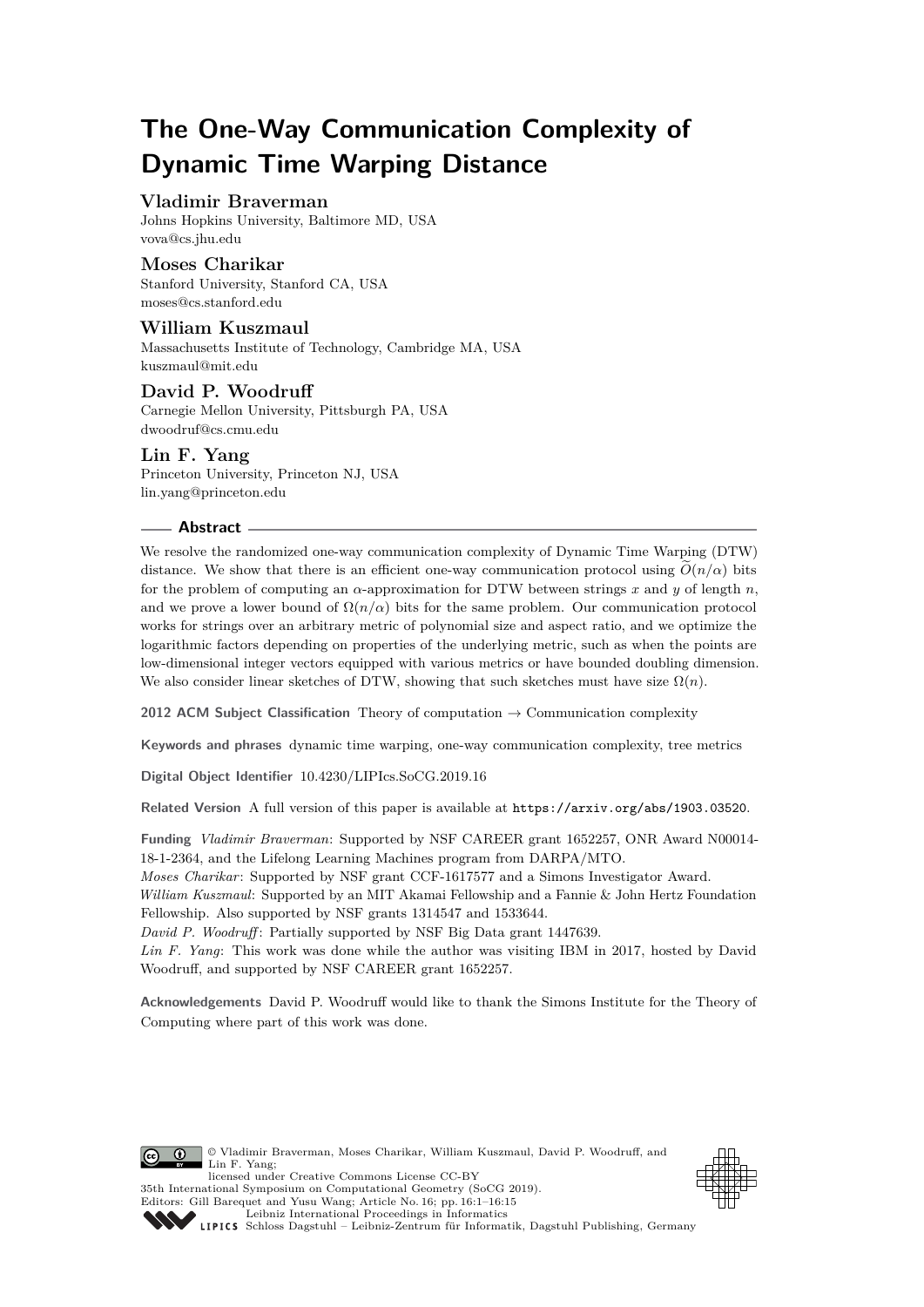#### **16:2 One-Way Communication Complexity of DTW**

## **1 Introduction**

The Dynamic Time Warping (DTW) distance is a widely used distance measure between time series. It is particularly flexible in dealing with temporal sequences that vary in speed. To measure the distance between two sequences, each sequence is "warped" non-linearly in the time dimension (i.e., portions of each sequence are stretched by varying amounts) and the warped sequences are compared by summing up distances between corresponding elements. DTW was popularized in the speech recognition community by Sakoe and Chiba [\[34\]](#page-13-0). It was introduced in the data mining community for mining time series by Berndt and Clifford [\[9\]](#page-12-0). Its many applications include phone authentication [\[14\]](#page-12-1), signature verification [\[29\]](#page-13-1), speech recognition [\[28\]](#page-13-2), bioinformatics [\[1\]](#page-12-2), cardiac medicine [\[11\]](#page-12-3), and song identification [\[38\]](#page-14-1). Several techniques and heuristics have been developed to speed up natural dynamic programming algorithms for it [\[19,](#page-13-3) [34,](#page-13-0) [25,](#page-13-4) [26,](#page-13-5) [24,](#page-13-6) [6,](#page-12-4) [33\]](#page-13-7). We refer the reader also to Section 2 of [\[4\]](#page-12-5) for more references.

Distance measures on sequences and time series have been extensively studied in the literature. Given two sequences  $x = x_1, x_2, \ldots, x_m$  and  $y = y_1, y_2, \ldots, y_n$  of points in  $\mathbb{R}^d$  (or a metric space), one seeks to "match the points up" as closely as possible. One way of doing this is to define a "correspondence"  $(\bar{x}, \bar{y})$  between  $x, y$  by considering expansions of x and y to produce sequences of equal length, i.e., we duplicate each point  $x_i$  some number  $m_i$  times (to produce  $\bar{x}$ ) and each point  $y_j$  some  $n_j$  times (to produce  $\bar{y}$ ), so that  $\sum_{i=1}^{m} m_i = \sum_{i=1}^{n} n_i$ . Now, we define a vector *z* with  $z_i = d(\bar{x}_i, \bar{y}_i)$ , for some underlying distance function *d* and choose the correspondence which minimizes a certain function of *z*. For example, minimizing  $\sum z_i$  leads to the Dynamic Time Warping distance. Minimizing max<sub>i</sub>  $z_i$  leads to the discrete Fréchet distance. The edit distance between strings can be similarly cast in this framework. One unusual aspect of DTW (in contrast to its close cousins, edit distance and Fréchet distance) is that it does not satisfy the triangle inequality.

Edit distance and Fréchet distance have received a lot of attention in the theory community. Fundamental questions such as exact and approximation algorithms, nearest neighbor search, sketching, and communication complexity have been intensively studied. However, there are relatively few results about DTW. Similar to edit distance, DTW can be computed by a quadratic-time dynamic program. Recently, it was shown that there is no strongly subquadratic-time algorithm for DTW unless the Strong Exponential Time Hypothesis is false [\[10,](#page-12-6) [2\]](#page-12-7); approximation algorithms for DTW were obtained under under certain assumptions about properties of the input strings [\[3,](#page-12-8) [37\]](#page-14-2); and slightly subquadratic algorithms for DTW have also been obtained [\[18\]](#page-13-8). DTW was studied in the context of LSH [\[15\]](#page-12-9) and nearest neighbor search [\[35,](#page-14-3) [16\]](#page-13-9). To the best of our knowledge, until now, there has been no study of the communication complexity of this basic distance measure on sequences.

In this paper, we study the *one-way communication complexity* of DTW. For a distance measure  $d: \mathcal{X} \times \mathcal{X} \to \mathbb{R}^{\geq 0}$  such as DTW, the goal in the one-way communication model is to define a randomized function *S* and an estimation procedure *E* so that for any  $x, y \in \mathcal{X}$ . given  $S(x)$  and *y*, the output  $E(S(x), y) \approx d(x, y)$  with large probability. There are various notions of approximation, but a natural one is that  $d(x, y) \leq E(S(x), y) < \alpha d(x, y)$  for an approximation factor  $\alpha > 1$ . The challenge is to understand how large  $S(x)$  needs to be (for sequences of length  $n$ ) in order to obtain approximation factor  $\alpha$ . A closely related notion is that of sketching, where the estimation procedure takes  $S(x)$  and  $S(y)$  and we require that  $E(S(x), S(y)) \approx d(x, y)$  with large probability. This one-way communication complexity question has been studied previously for edit distance, in the context of document exchange [\[7,](#page-12-10) [8,](#page-12-11) [20\]](#page-13-10). This model captures a number of applications, e.g., lower bounds in it apply to data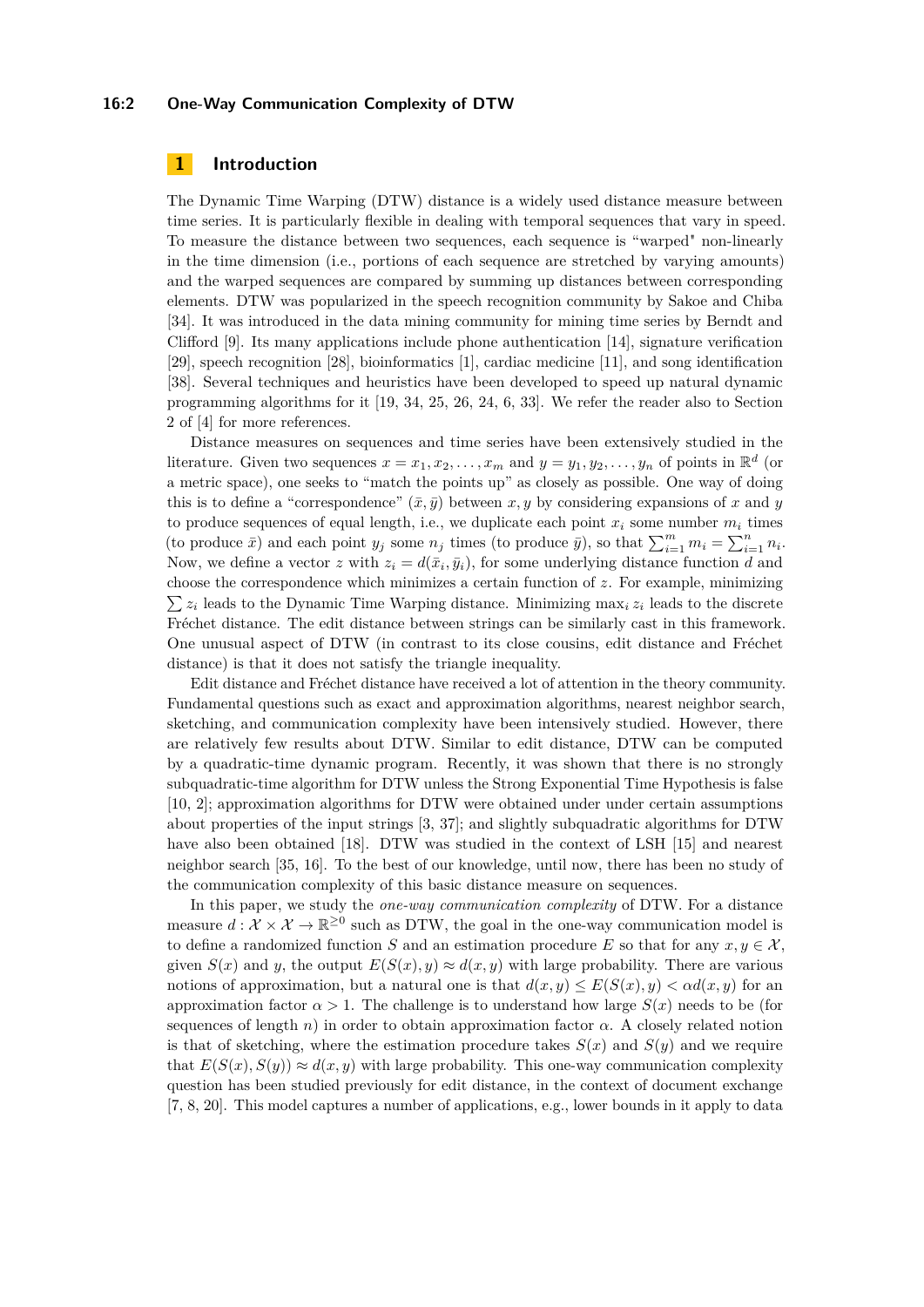stream algorithms and to sketching protocols. Upper bounds in it are appropriate for nearest neighbor search; indeed, the natural thing to do here is a lookup table, so a (one-way) sketch of size *b* bits creates a table of size  $2^b$  (see e.g., [\[5\]](#page-12-12)). One-way communication is one of the simplest and most natural settings in which one can study communication complexity, and it has rich connections to areas such as information theory, coding theory, on-line computing, and learning theory [\[27\]](#page-13-11).

## **1.1 Our results**

Our main result is a tight  $\tilde{\Theta}(n/\alpha)$  bound, up to logarithmic factors, on the one-way communication complexity of computing an *α*-approximation to DTW. The results are discussed in more detail below.

We present a communication protocol using  $\tilde{\Theta}(n/\alpha)$  bits which works for DTW on any underlying metric space of polynomial size and aspect ratio (Theorem [8\)](#page-7-0). We optimize the logarithmic factors in the important case when the points are natural numbers and the distance  $d(a, b) = |a - b|$ , as well as more generally when the points are low-dimensional integer vectors equipped with various metrics (Theorem [9\)](#page-8-0); we also optimize for the important case where the underlying metric has small doubling dimension (Theorem [9\)](#page-8-0). At the cost of an extra logarithmic factor in complexity, all of our protocols are also time-efficient, in that Alice and Bob each run in polynomial time.

Next, we turn to lower bounds. Our communication protocol is non-linear, and we show that in general linear sketches must have size  $\Omega(n)$  (Theorem [12\)](#page-10-0). Moreover, we prove that our upper bounds are within a polylogarithmic factor of tight, establishing a randomized one-way communication lower bound of  $\Omega(n/\alpha)$  for any underlying metric space of size at least three, for one-way communication algorithms which succeed with constant success probability (Theorem [11\)](#page-9-0). We optimize this in several ways: (1) when the underlying metric is generalized Hamming space over a point set of polynomial size  $n^{1+\Omega(1)}$ , we improve the lower bound to  $\Omega(n/\alpha \cdot \log n)$  for algorithms which succeed with probability  $1 - 1/n$ , and show this is optimal (Theorem [10\)](#page-9-1); (2) for the natural numbers, we improve the lower bound to  $\Omega(n/\alpha \cdot \log(\min(\alpha, |\Sigma|)))$  for algorithms which succeed with probability at least  $1 - 1/\min(\alpha, |\Sigma|)$  (see the extended paper [\[36\]](#page-14-4)). We note that our lower bound of  $\Omega(n/\alpha)$  applies even to approximating DTW in the low distance regime (i.e., distinguishing  $DTW(x, y) \leq 1$  versus  $DTW(x, y) > \alpha$  with constant probability), and that in this regime the edit distance admits a much smaller sketching complexity [\[7,](#page-12-10) [21\]](#page-13-12). To the best of our knowledge, our result provides the first separation between the DTW and the edit distance.

We summarize our results in Table [1.](#page-3-0) The layout of the paper is as follows: We present preliminaries in Section [2.](#page-2-0) We give a detailed overview of our techniques and results in Section [3.](#page-4-0) Then in Section [4](#page-10-1) we give a complete treatement of several of the core results. A full presentation of all of the technical results appears in the extended paper [\[36\]](#page-14-4).

## <span id="page-2-0"></span>**2 Preliminaries**

As a convention, we say an event occurs with *high probability* if it happens with probability at least  $1 - \frac{1}{\text{poly}(n)}$  for a polynomial of our choice. Throughout the paper, we use  $(\Sigma, d)$  to denote a finite metric space. We denote by  $\Sigma^n$  the set of strings of length *n* over  $\Sigma$  and by  $\Sigma^{\leq n}$  the set of strings of length at most *n* over  $\Sigma$ . An important property of  $\Sigma$  will be its *aspect ratio*, which is defined as the ratio between the diameter of  $\Sigma$  and the smallest distance between distinct points in  $\Sigma$ .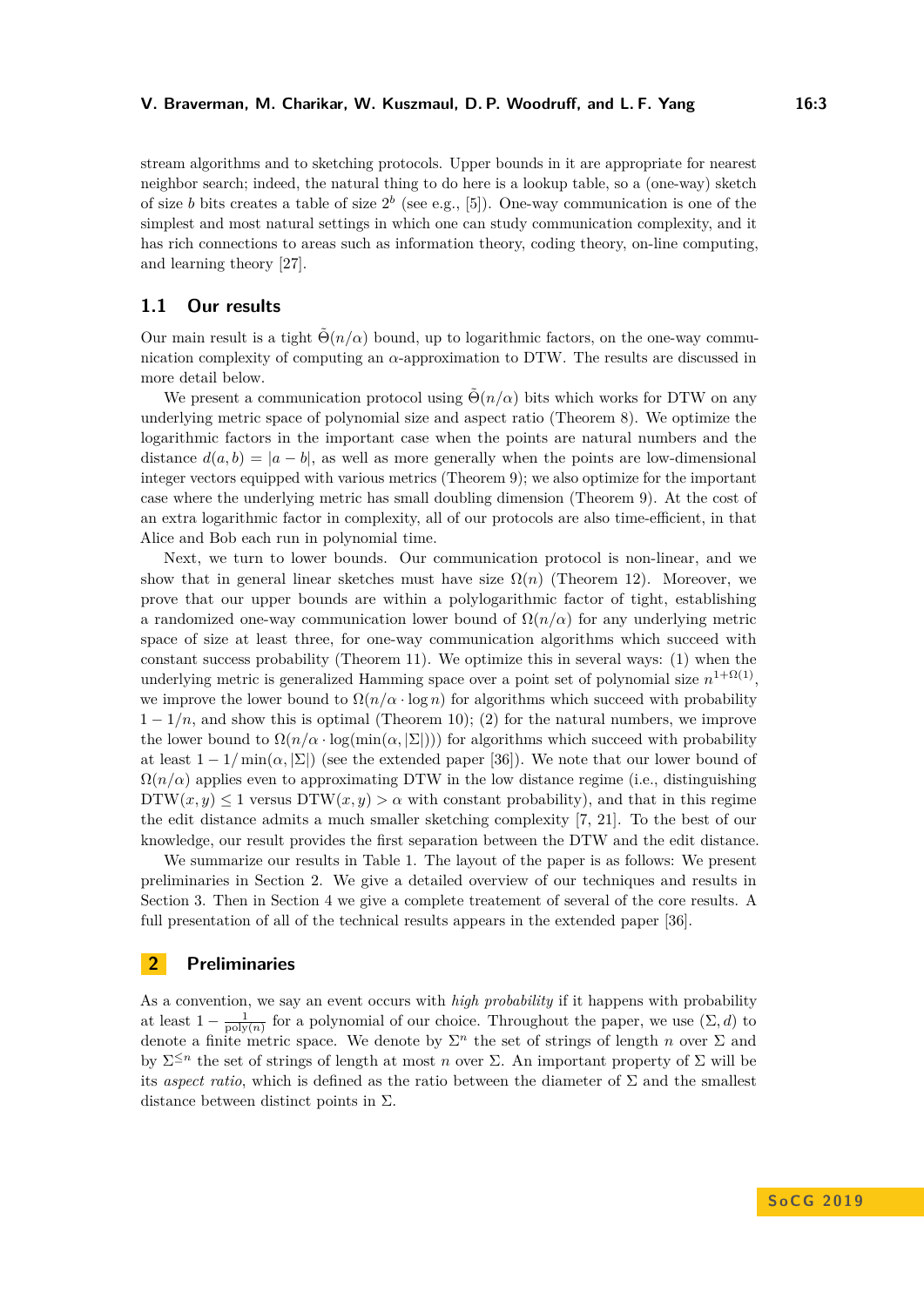#### **16:4 One-Way Communication Complexity of DTW**

<span id="page-3-0"></span>**Table 1** Summary of results on computing *α* multiplicative approximation of DTW*<sup>n</sup>* over a metric space  $\Sigma$  with aspect ratio poly $(n)$ . \*These upper bounds are also time efficient. Inefficient protocols can remove an additional log  $\alpha$  factor in the communication complexity. <sup>†</sup>These lower bounds hold for protocols that are correct with probability  $1 - 1/n$  or  $1 - 1/\min(\alpha, |\Sigma|)$ .

| Model         | Metric Space                | Communication Bounds                                                                       | Theorem |
|---------------|-----------------------------|--------------------------------------------------------------------------------------------|---------|
| One-way       | Finite                      | $O(n/\alpha \cdot \log \alpha \cdot \log^3 n)^*$                                           | 8       |
|               | Natural Numbers             | $O(n/\alpha \cdot \log \alpha \cdot \log^2 n \cdot \log \log \log n)^*$                    | 9       |
|               | $\ell^d_n$                  | $O_{p,d}(n/\alpha \cdot \log \alpha \cdot \log^2 n \cdot \log \log \log n)^*$              | 9       |
|               | doubling constant $\lambda$ | $O(\log \lambda \cdot n/\alpha \cdot \log \alpha \cdot \log^2 n \cdot \log \log \log n)^*$ | 9       |
|               | Finite                      | $\Omega(n/\alpha)$                                                                         | 11      |
|               | Generalized Hamming         | $\Theta(n/\alpha \cdot \log n)^\dagger$                                                    | 10      |
| Linear Sketch | Finite                      | $\Omega(n)$                                                                                | 12      |

#### **Dynamic Time Warping Distance**

We study the *dynamic warping distance* (DTW) of strings  $x, y \in \Sigma^{\leq n}$ . Before we formally define the DTW distance, we first introduce the notion of an *expansion* of a string.

**► Definition 1.** *The* runs of a string  $x \in \Sigma^{\leq n}$  are the maximal substrings consisting of a *single repeated letter. Any string obtained from x by extending x's runs is an expansion of x.* 

For example, the runs of *aabbbccd* are *aa*, *bbb*, *cc*, and *d*. Given a string *x*, we can *extend* a run in *x* by further duplicating the letter which populates the run. For example, the second run in *aabbbccd* can be extended to obtain *aabbbbccd*, and we say the latter string is an expansion of the first.

Using the notion of an expansion, we can now define dynamic time warping.

**► Definition 2.** *Consider two strings*  $x, y \in \Sigma^{\leq n}$ . *A* correspondence<sup>[1](#page-3-1)</sup> *between x* and *y is a pair*  $(\overline{x}, \overline{y})$  *of equal-length expansions of x and y. The edges in a correspondence are the pairs of letters*  $(\overline{x}_i, \overline{y}_i)$ *, and the cost of an edge is given by*  $d(\overline{x}_i, \overline{y}_i)$ *. The cost of a correspondence is the sum*  $\sum_i d(\overline{x}_i, \overline{y}_i)$  *of the costs of the edges between the two expansions.* A correspondence *between x and y is said to be* optimal *if it has the minimum attainable cost, and the resulting cost is called the* dynamic time warping distance  $DTW(x, y)$ *.* 

When discussing a correspondence  $(\overline{x}, \overline{y})$ , the following terms will be useful.

**Definition 3.** A run in  $\bar{x}$  overlaps a run in  $\bar{y}$  if there is an edge between them. A letter  $x_i$  *is* matched *to a letter*  $y_i$  *if the extended run containing*  $x_i$  *overlaps the extended run containing y<sup>j</sup> .*

Note that any minimum-length optimal correspondence between strings  $x, y \in \Sigma^{\leq n}$  will be of length at most  $2n$ . In particular if in an optimal correspondence a run  $r_1$  in x and a run  $r_2$  in  $\gamma$  have both been extended and overlap by at least one letter, then there is a shorter optimal correspondence in which the length of each run is reduced by one. Thus any minimum-length optimal correspondence has the property that every edge  $(\overline{x}_i, \overline{y}_i)$  contains at least one letter from a run that has not been extended, thereby limiting the length of the correspondence to at most 2*n*.

<span id="page-3-1"></span><sup>1</sup> A related concept, *traversal*, is sometimes used in the literature. A traversal can be viewed as the the set of matching edges of a correspondence.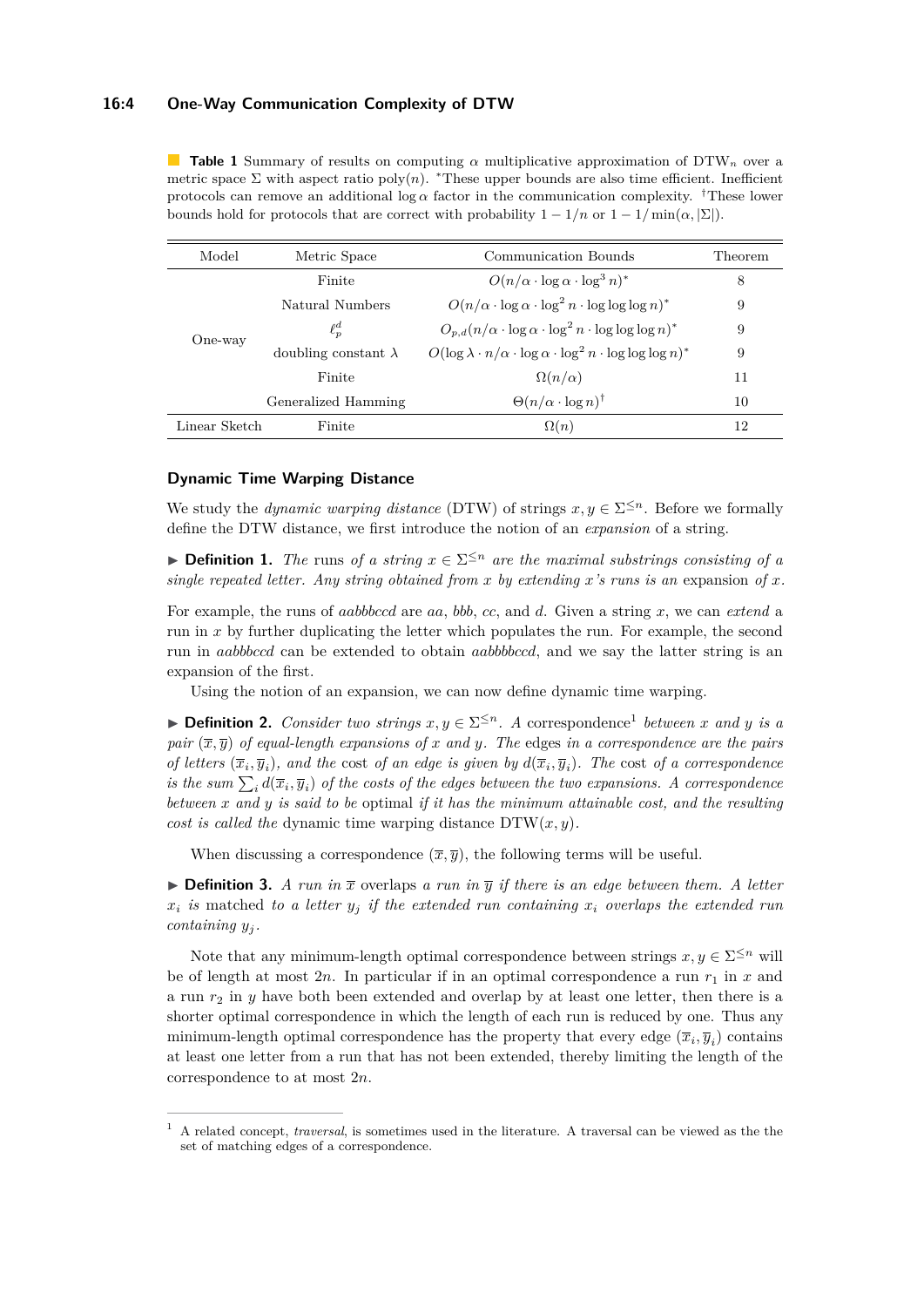DTW can be defined over an arbitrary metric space  $(\Sigma, d)$ , and is also well-defined when *d* is a distance function not satisfying the triangle inequality.

Throughout our proofs, we will often refer to DTW over generalized Hamming space, denoted by  $DTW_0(x, y)$ . As a convention, regardless of what metric space the strings x and *y* are initially taken over,  $DTW_0(x, y)$  is defined to be the DTW-distance between *x* and *y* obtained by redefining the distance function  $d(\cdot, \cdot)$  to return 1 on distinct inputs.

#### **One-Way Communication Complexity**

In this paper, we focus on the one-way communication model. In this model, Alice is given an input *x*, Bob is given an input *y*, and Bob wishes to recover a valid solution to a problem with some solution-set  $f(x, y) \subseteq \mathbb{R}$ . (For convenience, we will refer to the problem by its solution set  $f(x, y)$ .) Alice is permitted to send Bob a single message  $sk(x)$ , which may be computed in a randomized fashion using arbitrarily many public random bits. Bob must then use Alice's message  $sk(x)$  in order to compute some  $F(sk(x), y)$ , which he returns as his proposed solution to  $f(x, y)$ .

The pair (sk, F) is a *p*-accurate one-way communication protocol for the problem  $f(\cdot, \cdot)$  if for all x and y, the probability  $Pr[F(\text{sk}(x), y) \in f(x, y)]$  that Bob returns a correct answer to  $f(x, y)$  is at least *p*. The protocol is said to have *bit complexity* at most *m* if Alice's message  $sk(x)$  is guaranteed not to exceed m in length. Moreover, the protocol is said to be *efficient* if both sk and *F* can be evaluated in time polynomial in the length of *x* and *y*.

Fix a parameter  $p \in (0, 1]$ , the randomized *one-way communication complexity*  $CC_p(f)$ of the problem  $f$  is the minimum attainable bit complexity of a  $p$ -accurate one-way communication protocol for *f*. The focus of this paper is on the one-way communication complexity of the  $\alpha$ -DTW problem, defined as follows:

 $\triangleright$  **Definition 4** ( $\alpha$ -DTW). The  $\alpha$ -DTW( $\Sigma^{\leq n}$ ) problem is parameterized by an approximation *parameter*  $1 \leq \alpha \leq n$ *. The inputs are a string*  $x \in \Sigma^{\leq n}$  *and a string*  $y \in \Sigma^{\leq n}$ *. The goal is recover an*  $\alpha$ -approximation for  $DTW(x, y)$ *. In particular, the set of valid solutions is* 

 ${t \mid DTW(x, y) \leq t \leq \alpha \cdot DTW(x, y)}.$ 

One can also consider the decision version of this problem, in which one wishes to distinguish between distances at most *r* and distances at greater than *rα*:

I **Definition 5** (DTEP)**.** *The Decision Threshold Estimation Problem* DTEP*<sup>α</sup> r* (Σ<sup>≤</sup>*<sup>n</sup>*)*, is paramaterized by a positive threshold*  $r > 0$  *and an approximation parameter*  $1 \leq \alpha \leq n$ *. The inputs to the problem are a string*  $x \in \Sigma^{\leq n}$  *and a string*  $y \in \Sigma^{\leq n}$ *. An output of* 0 *is a valid solution if*  $DTW(x, y) \leq r\alpha$ , and an output of 1 is a valid solution of  $DTW(x, y) > r$ .

Notice that any algorithm for  $\alpha$ -DTW immediately gives an solution for  $\text{DTEP}^{\alpha}_{r}$  for any  $r > 0$ . Conversely, any lower bound for the communication complexity of DTEP gives a lower bound for the communication complexity of *α*-DTW. For both of the above two definitions, we may omit the sequence space  $\Sigma^{\leq n}$  if it is clear from the context.

## <span id="page-4-0"></span>**3 Technical overview**

In this section, we present the statements and proof overviews of our main results.

#### **Complexity Upper Bounds**

Our starting point is the following: suppose that  $x, y \in \Sigma^n$  for a metric space  $\Sigma$  of polynomial size and aspect ratio, and further that the distances between points are always either 0 or at least 1. Alice and Bob wish to construct a 2*/*3-accurate one-way protocol for *α*-DTW.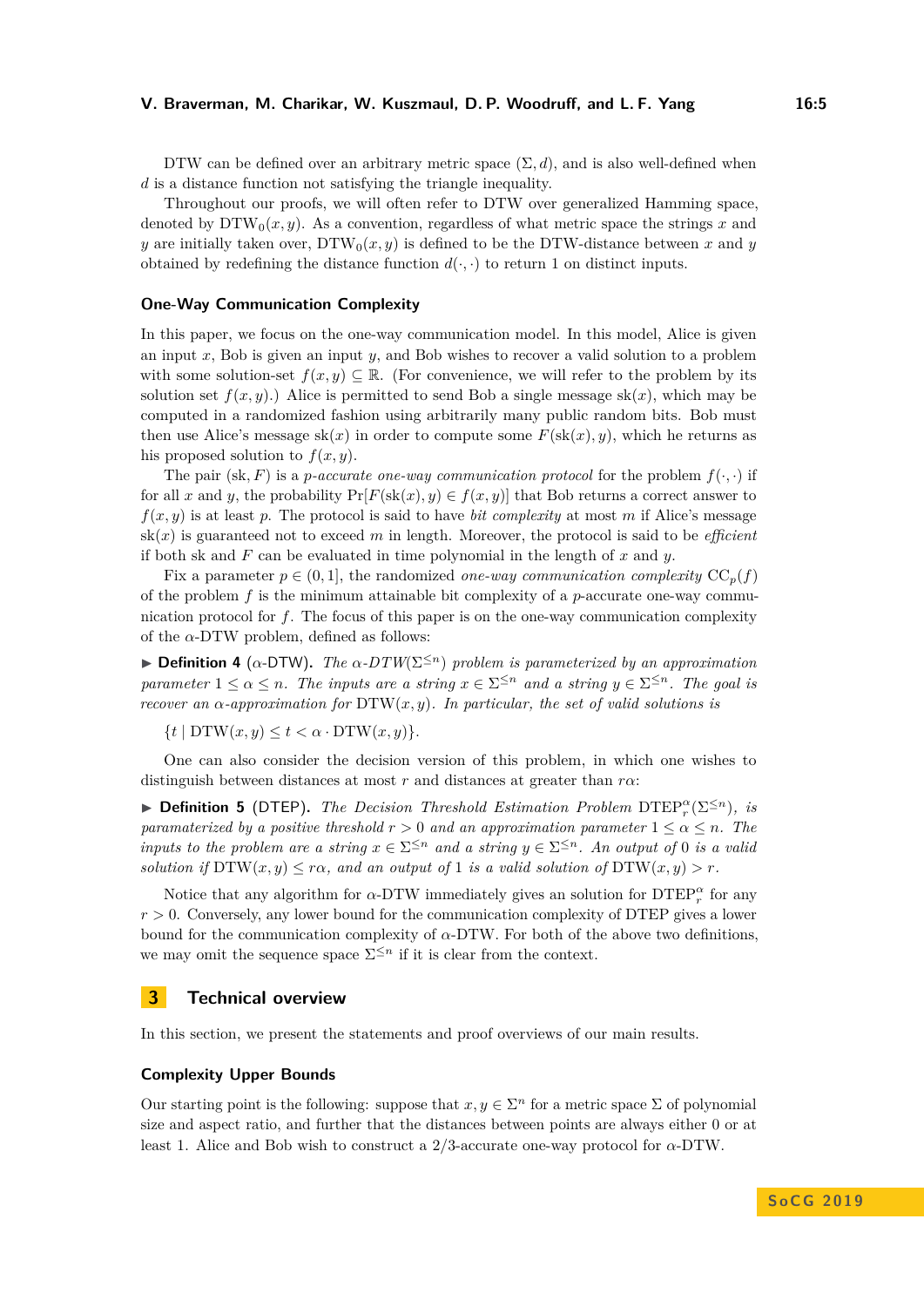#### **16:6 One-Way Communication Complexity of DTW**

**Collapsing Repeated Points.** Consider the strings  $c(x)$  and  $c(y)$ , formed by reducing each run of length greater than one in *x* and *y* to the same run of length one. If we define *l* to be the length of the longest run in *x* or *y*, then  $DTW(x,y) \leq l \cdot DTW(c(x), c(y))$ . Indeed, any correspondence  $(c(\overline{x}, \overline{c(y)})$  between  $c(x)$  and  $c(y)$  gives rise to a correspondence  $(\overline{x}, \overline{y})$ between *x* and *y* obtained by duplicating each coordinate in  $c(x)$  and  $c(y)$  a total of *l* times. Moreover, since any correspondence  $(\bar{x}, \bar{y})$  between *x* and *y* is also a correspondence between  $c(x)$  and  $c(y)$ , it follows that  $DTW(c(x), c(y)) \le DTW(x, y)$ .

**Inefficient Protocol via Hashing.** Suppose Alice and Bob are guaranteed that  $DTW(x, y) \leq$  $n/\alpha$ , and that the maximum run-length *l* satisfies  $l < \alpha$ . Then it suffices for Alice and Bob to compute  $DTW(c(x), c(y))$ ; and for this it suffices for Bob to be able to reconstruct  $c(x)$ . The claim is that from a random hash of  $c(x)$  of length  $O(n/\alpha \log n)$  bits, given  $c(y)$ , Bob can reconstruct  $c(x)$ . Indeed, given that  $DTW(c(x), c(y)) \leq n/\alpha$ , and given that the runs in  $c(x)$ and  $c(y)$  are all of length one, one can verify that there must be an optimal correspondence  $(c(x), c(y))$  between  $c(x)$  and  $c(y)$  such that  $c(y)$  is obtained from  $c(y)$  by extending at most  $n/\alpha$  runs. Since there are  $n^{O(n/\alpha)}$  ways to choose which runs in  $c(y)$  are extended, and since there are then  $n^{O(n/\alpha)}$  ways to choose the new lengths to which those runs are extended, it follows that there are only  $n^{O(n/\alpha)}$  options for  $\overline{c(y)}$ . Moreover, because  $\overline{c(x)}$  and  $\overline{c(y)}$  differ in at most  $n/\alpha$  positions, for a given option of  $\overline{c(y)}$  there are only  $n^{O(n/\alpha)} \cdot |\Sigma|^{O(n/\alpha)} = n^{O(n/\alpha)}$ options for  $\overline{c(x)}$  and thus for  $c(x)$ . Since starting from  $c(y)$ , there are only  $n^{O(n/\alpha)}$  options for  $c(x)$ , meaning that a  $O(n/\alpha \log n)$ -bit hash allows Bob to recover  $c(x)$  with high probability.

**Efficiency via Edit Distance Sketch.** In addition to requiring that  $DTW(x, y) \le n/\alpha$  and  $l < \alpha$ , the above protocol is inefficient since Bob needs to enumerate over all possibilities of  $c(x)$  and compute the hash value of each. Exploiting the fact that  $c(x)$  and  $c(y)$  contain only runs of length one, we prove that  $DTW(c(x), c(y))$  is within a constant factor of the edit distance between  $c(x)$  and  $c(y)$ . This means that Alice can instead invoke the edit-distance communication protocol of [\[21\]](#page-13-12) of size  $O(n/\alpha \log n \log \alpha)$ , which allows Bob to efficiently recover  $c(x)$  using the fact that the edit distance between  $c(x)$  and  $c(y)$  is  $O(n/\alpha)$ .

**Handling Heavy Hitters.** The arguments presented so far require that *x* and *y* contain no runs of length greater than *α*. We call such runs *heavy hitters*. To remove this restriction, a key observation is that there can be at most  $n/\alpha$  heavy hitters. Therefore Alice can communicate to Bob precisely which runs are heavy hitters in *x* using  $O(n/\alpha \log n)$  bits. The players then proceed as before: Alice collapses her input  $x$  to  $c(x)$  by removing consecutive duplicates, and Bob collapses his input *y* to *c*(*y*) by removing consecutive duplicates. We still have  $DTW(c(x), c(y)) \le DTW(x, y)$  since any correspondence between x and y is a correspondence between  $c(x)$  and  $c(y)$ . Thus, as before, Bob can reconstruct  $c(x)$  whenever  $DTW(x, y) \leq n/\alpha$ . Now, though, it could be that  $DTW(x, y) \geq \alpha DTW(c(x), c(y))$  because of the positions in  $c(x)$  and  $c(y)$  that occur more than  $\alpha$  times. However, Bob uses his knowledge of the locations and values of the heavy hitters, together with  $c(x)$ , to create a string  $x'$  formed from  $x$  by collapsing runs of length less than  $\alpha$ , and not doing anything to runs of length at least  $\alpha$ . Now by computing DTW( $x'$ ,  $y$ ), Bob obtains a  $\alpha$ -approximation for  $DTW(x, y)$ , since any correspondence between  $x'$  and  $y$  gives rise to a correspondence between x and y by duplicating each letter  $\alpha$  times.

<span id="page-5-0"></span>Having handled the heavy hitters, the only remaining requirement by our protocol is that the distances between letters in *x* and *y* be zero and one. Thus we arrive at the following: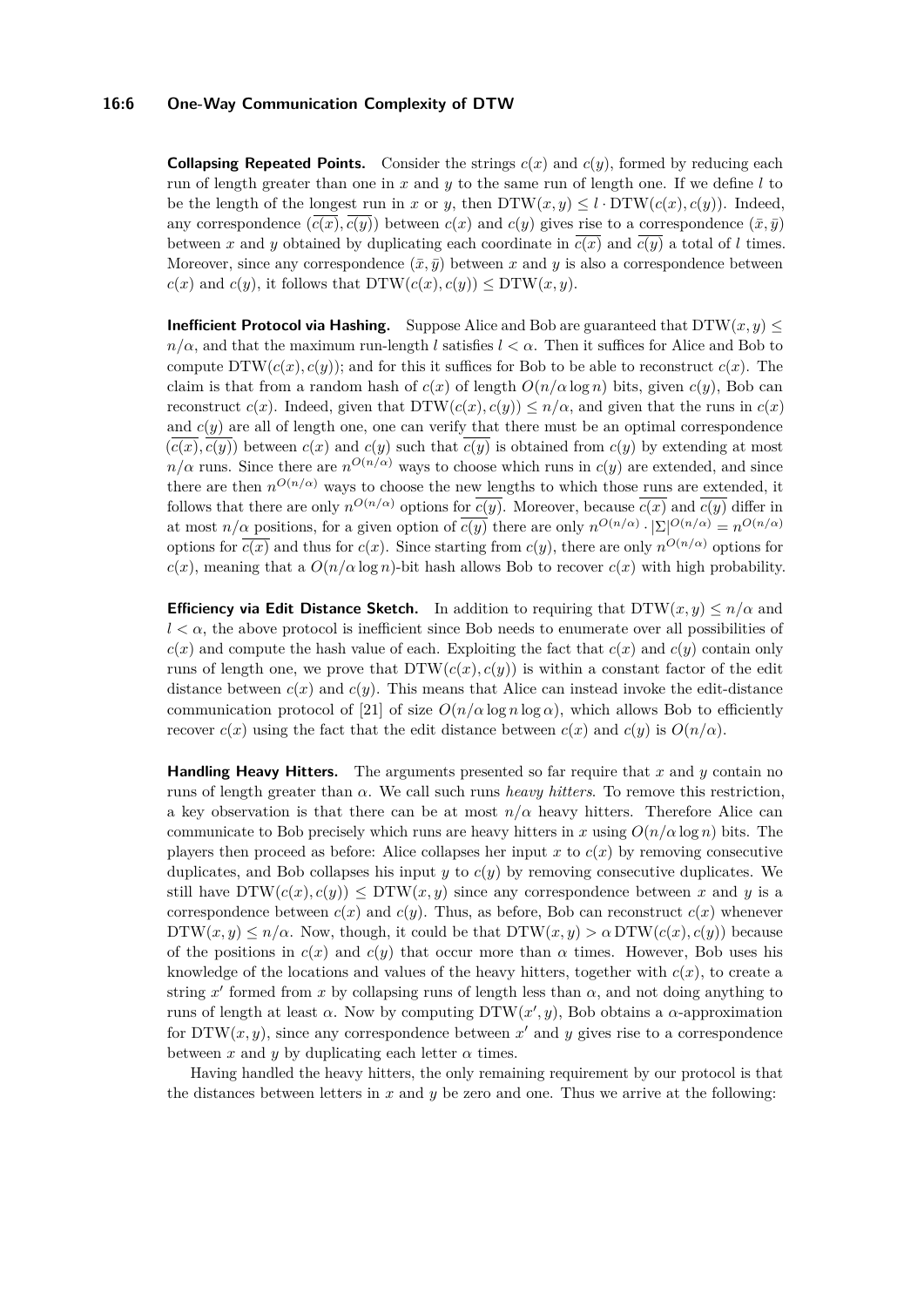**► Proposition 6** (Protocol over Hamming Space). *Consider* DTW *over a metric space* Σ *of polynomial size with distances zero and one. Then for*  $p = 1 - \text{poly}(n^{-1})$ , there is *an efficient p-accurate one-way communication protocol for*  $\alpha$ -DTW over  $\Sigma^{\leq n}$  which uses  $O(n\alpha^{-1} \cdot \log \alpha \cdot \log n)$  bits. Moreover, for any  $\delta \in (0,1)$ , there is an inefficient  $(1-\delta)$ *accurate protocol for*  $\alpha$ -DTW( $\Sigma^{\leq n}$ ) *using space*  $O(n\alpha^{-1} \cdot \log n + \log \delta^{-1})$  *for any*  $\delta \in (0,1)$ *.* 

Note that our protocol is constructive in that it actually allows for *y* to build a correspondence between *x* and *y* satisfying the desired approximation bounds.

In generalizing to DTW over arbitrary metric spaces, we will use our protocol over Hamming Space as a primitive. Moreover, we will exploit the fact that it can be used to solve a slightly more sophisticated problem which we call *bounded α-DTW*:

 $\triangleright$  **Definition 7** (Bounded  $\alpha$ -DTW). *In the bounded*  $\alpha$ -DTW( $\Sigma^{\leq n}$ ) *problem, Alice and Bob are given strings x and y in*  $\Sigma^{\leq n}$ *. The goal for Bob is:* 

 $\blacksquare$  *If*  $DTW_0(x, y) \leq n/\alpha$ *, solve*  $\alpha$ - $DTW$  *on*  $(x, y)$ *.* 

 $\blacksquare$  *If*  $DTW_0(x, y) > n/\alpha$ , either solve  $\alpha$ - $DTW$  on  $(x, y)$ , or return "Fail".

A crucial observation is that Proposition [6](#page-5-0) continues to hold without modification if the alphabet  $\Sigma$  has arbitrary distances and our goal is to solve the bounded  $\alpha$ -DTW problem.

**Extending Distance Range via HSTs.** The result for the bounded *α*-DTW problem allows for Bob to either determine an *α*-approximation for DTW(*x, y*), or to determine that  $DTW(x, y) > n/\alpha$ . As a result the algorithm can be used to distinguish between  $DTW(x, y) \leq$  $n/\alpha$  an DTW(*x, y*) > *n*. One issue though is that the argument cannot distinguish between larger distances, such as for example between the cases  $DTW(x, y) \le n$  and  $DTW(x, y) > n\alpha$ . A key idea for resolving this issue is to first consider the DTW problem over a 2-hierarchically well-separated tree metric (HST), and then use the embedding of [\[17\]](#page-13-13) to embed an arbitrary finite metric of polynomial size and aspect ratio into such a metric. A 2-hierarchically well-separated tree metric is defined as the shortest path metric on a tree whose nodes are elements of  $\Sigma$  and whose edges have positive weights for which on any root-to-leaf path, the weights are geometrically decreasing by a factor of 2. Since the weights decrease geometrically, for convenience we define pairwise distances in the tree metric to be the maximum edge length on the tree path between the nodes, a notion of distance which coincides with the sum of edge lengths up to a constant factor.

Suppose the points in  $\Sigma$  correspond to a 2-hierarchically well-separated tree metric and we wish to distinguish between whether  $DTW(x, y) \leq nr/\alpha$  or  $DTW(x, y) > nr$ . A crucial idea is what we call the *r*-simplification  $s_r(x)$  of a string *x*, which replaces each character  $p_i$  in *x* with its highest ancestor in the tree reachable via edges of weight at most  $r/4$ . A key property is that  $DTW(s_r(x), s_r(y)) \leq DTW(x, y)$ , since for two points  $\ell_1, \ell_2$  in  $x, y$ , respectively, either they each get replaced with the same point in the *r*-simplifications of *x* and *y*, or the maximu-length edge on a path between  $\ell_1$  and  $\ell_2$  is the same before and after *r*-simplification. Notice that if a point in  $s_r(x)$  is not equal to a point in  $s_r(y)$ , then their distance is at least  $r/4$ , by the definition of an  $r$ -simplification. Combining the preceding two observations, if  $DTW(x,y) \leq nr/\alpha$ , then  $DTW(s_r(x), s_r(y)) \leq nr/\alpha$  and there is a correspondence for which  $s_r(x)$  and  $s_r(y)$  disagree in at most  $4n/\alpha$  positions. On the other hand, since we only "collapse" edges of weight at most  $r/4$ , we have that if  $DTW(x, y) > nr$ , then  $DTW(s_r(x), s_r(y)) > nr/2$ , since the optimal correspondence has length at most 2*n*.

It follows that the cases of  $DTW(x, y) \leq nr/\alpha$  and  $DTW(x, y) > nr$ , correspond with the cases of  $DTW(s_r(x), s_r(y)) \leq nr/\alpha$  and  $DTW(s_r(x), s_r(y)) > nr/2$ , and moreover that when  $DTW(s_r(x), s_r(y)) \leq nr/\alpha$ , there is an optimal correspondence for which  $s_r(x)$  and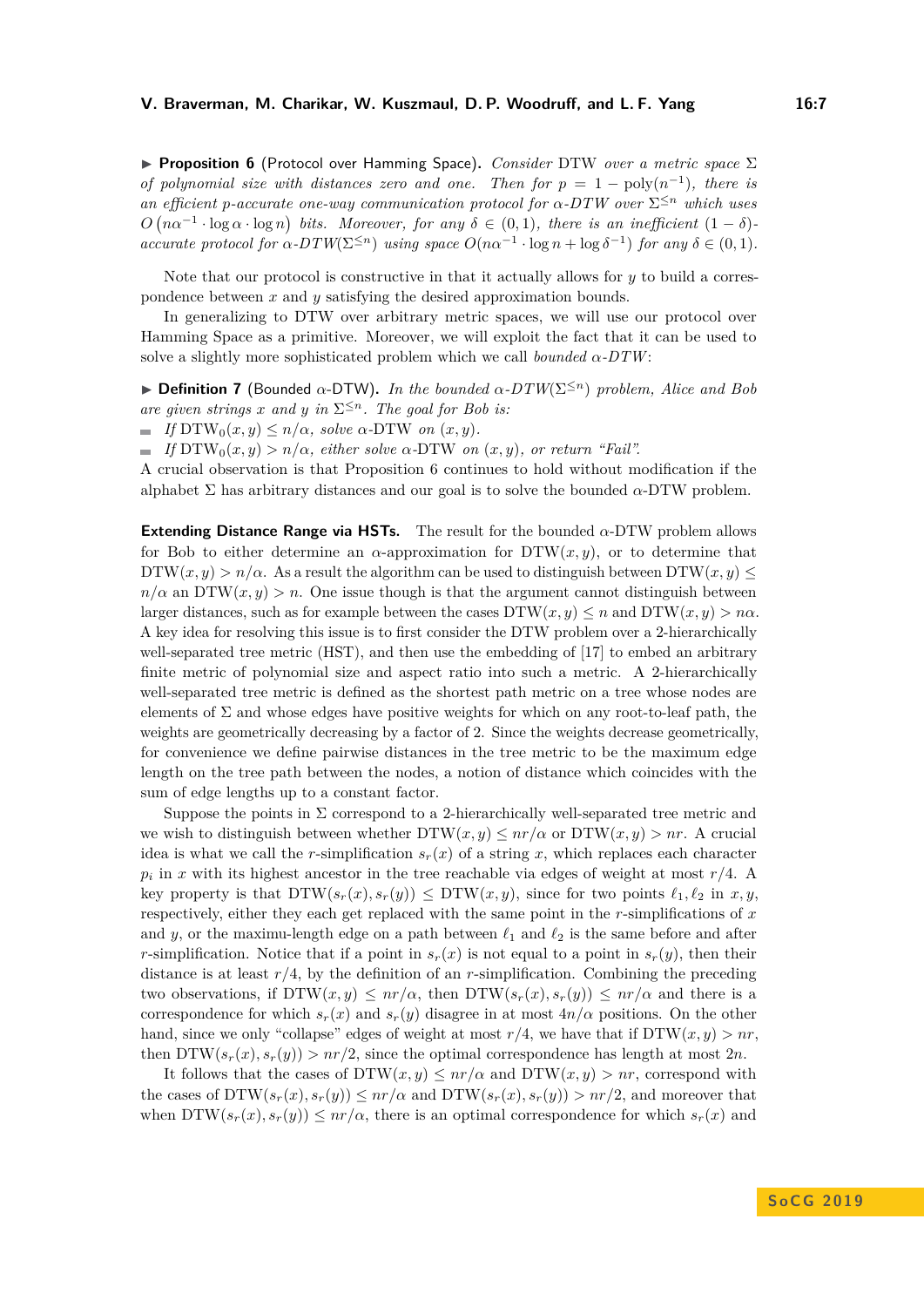#### **16:8 One-Way Communication Complexity of DTW**

 $s_r(y)$  disagree in at most  $4n/\alpha$  positions. Thus we can use our protocol for the  $\alpha$ -bounded DTW problem to figure out which case we are in, for a given *r*. This gives a protocol for distinguishing between whether  $DTW(x, y) \leq nr/\alpha$  or  $DTW(x, y) > nr$ .

In order to obtain an  $\alpha$ -approximation for  $DTW(x, y)$ , the rough idea now is to run the above protocol multiple times in parallel as *r* varies in powers of 2, and then to find the smallest value of r for which the protocol declares  $DTW(x, y) \leq nr$ . This works as long as points are taken from a 2-hierarchically well-separated tree metric. In order to extend the result to hold over arbitrary finite metrics of polynomial size and aspect ratio, the final piece is the embedding  $\phi$  of [\[17\]](#page-13-13), which embeds any polynomial size metric  $\Sigma$  into a 2-hierarchically well-separated tree metric for which for all  $a, b \in \Sigma$ ,  $d(a, b) \leq d(\phi(a), \phi(b))$ and  $\mathbf{E}(d(\phi(a), \phi(b))) = O(\log n) d(a, b)$ . This "lopsided" guarantee is sufficient for us since it ensures in any correspondence the sum of distances after performing the embedding will not shrink, while for a single fixed optimal correspondence, by a Markov bound the sum of distances after performing the embedding will not increase by more than an  $O(\log n)$  factor with constant probability. Putting the pieces together we are able to obtain an efficient 2/3-accurate one-way communication protocol for  $\alpha$ -DTW using  $O(n/\alpha \log \alpha \log^3 n)$  bits. Formally, we arrive at the following theorem:

<span id="page-7-0"></span>**Find 1 Find 1 Find 1 C** (Main Upper Bound). Let  $\Sigma$  be a metric space of size and aspect ratio polynomial *in n. Then there is an efficient* 2*/*3*-accurate one-way communication protocol for α-DTW over*  $\Sigma$  *with space complexity*  $O(n\alpha^{-1} \cdot \log \alpha \cdot \log^3 n)$  *and an inefficient* 2*/*3*-accurate one-way protocol with complexity*  $O(n\alpha^{-1} \cdot \log^3 n)$ *.* 

**Optimizing in the Case of Natural Numbers.** We can further optimize the logarithmic factors in our upper bound when the underlying alphabet  $\Sigma$  is, for example, the natural numbers and  $d(a, b) = |a - b|$ . We handle the case  $DTW(x, y) \leq n/\alpha$  as before. However, for larger values of  $DTW(x, y)$ , we take a different approach.

We first explain the case of distinguishing  $DTW(x, y) \leq n$  versus  $DTW(x, y) > \alpha n$ . The idea is to impose a randomly shifted grid of side length  $\alpha/4$ , and to round each point in x and  $y$  down to the nearest smaller grid point, resulting in strings  $x'$  and  $y'$ . Define a *short edge* in a correspondence to be an edge of cost at most  $\alpha/4$ , and otherwise call the edge a *long edge*. We assume w.l.o.g. that any correspondence has length at most 2*n*.

Suppose first  $DTW(x, y) \leq n$ , and consider an optimal correspondence. We will show that the effect of rounding is such that with probability at least  $2/3$ ,  $DTW(x', y') \leq O(n)$ . First we consider what effect rounding has on the short edges. The expected number of short edges with endpoints that get rounded to different grid points is at most

$$
\sum_{\text{short edge length } l} \frac{l}{\alpha/4} \le \frac{4 \text{DTW}(x, y)}{\alpha}.
$$

Each such edge has its length increased by at most  $\alpha/4$  after rounding, and so the expected contribution of short edges to the correspondence after rounding is at most  $O(DTW(x, y))$ . Since each long edge has its length increase by at most an additive  $\alpha/4$ , and its original length is at least  $\alpha/4$ , its contribution changes by at most a constant factor, so the total contribution of long edges after rounding is  $O(DTW(x, y))$ . Hence, when  $DTW(x, y) \leq n$ , with probability at least  $2/3$  after rounding, we have  $DTW(x', y') = O(n)$ .

Next suppose  $DTW(x, y) > n\alpha$ , and consider any correspondence. The total change in the cost of the correspondence that can result from the rounding procedure is at most  $2n \cdot \alpha/4$ , since there are at most  $2n$  edges in total. Consequently the effect of rounding is such that  $DTW(x', y') > n\alpha/2$ .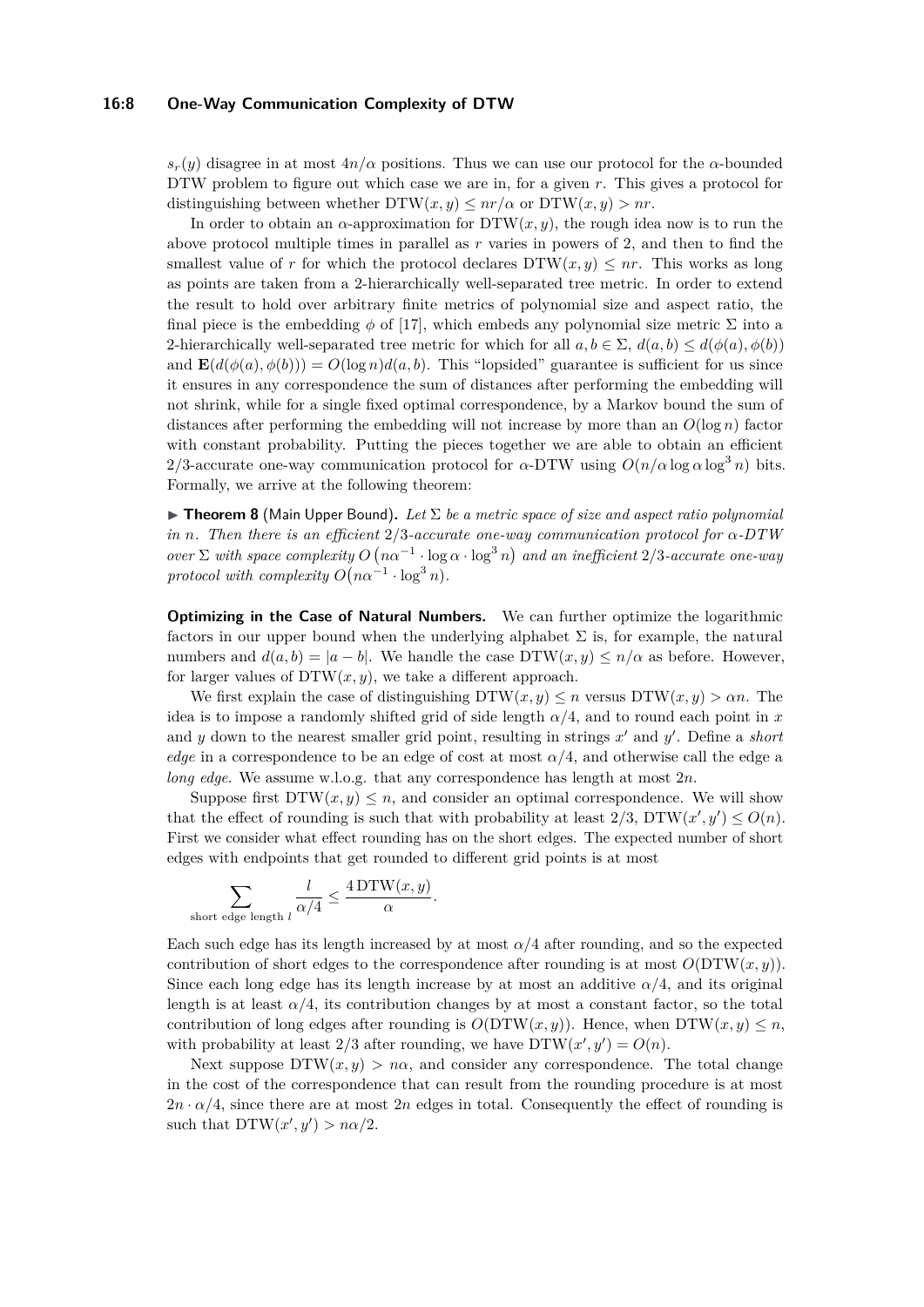It follows that when comparing the cases of  $DTW(x, y) \leq n$  and  $DTW(x, y) > n\alpha$ , there is an  $\Omega(\alpha)$ -factor gap between  $DTW(x', y')$  in the two cases. Further, after rounding to grid points, all non-equal points have distance at least  $\alpha/4$ , and so if  $DTW(x', y') \leq n$ , then there is a correspondence on which they differ in at most  $O(n/\alpha)$  positions. Thus our protocol for bounded  $\alpha$ -DTW can be applied to distinguish between the two cases. A similar approach can be used to distinguish between  $DTW(x, y) \le rn/\alpha$  and  $DTW(x, y) > rn$  in general, and this can then be used to solve *α*-DTW similarly as for 2-hierarchically well-separated tree metrics above. We save roughly a log *n* factor here because we do not incur the log *n* factor distortion of embedding an arbitrary metric into a tree metric.

We remark that our algorithm in the 1-dimensional natural number case uses a similar grid snapping as used in [\[15\]](#page-12-9) for their nearest neighbor search algorithm for Frechét distance. Recently, Bringmann (personal communication) obtained a sketch for Frechét distance which builds upon the ideas in [\[15\]](#page-12-9) and uses  $O(n/\alpha)$  bits. To the best of our knowledge, these techniques do not yield nontrivial results for Dynamic Time Warping, however.

**A Unified Approach.** To unify the argument for 2-hierarchically well-separated tree metrics and the natural numbers, we recall the definition of a  $\sigma$ -separable metric space. A  $\delta$ -bounded partition of a metric space  $(\Sigma, d)$  is a partition such that the diameter of each part is at most  $\delta$ . A distribution over partitions is then called  $\sigma$ -separating if for all  $x, y \in \Sigma$ , the probability that *x* and *y* occur in different parts of the partition is at most  $\sigma \cdot d(x, y)/\delta$ . We say  $\Sigma$  is  $\sigma$ -separable if for every  $\delta > 0$ , there exists a  $\sigma$ -separating probability distribution over *δ*-bounded partitions of Σ. One can also define an efficient notion of this, whereby the distribution over partitions is efficiently sampleable.

By adapting our argument for the natural numbers to  $\sigma$ -separable metrics of polynomial size and aspect ratio, we obtain an efficient  $2/3$ -accurate protocol for  $\alpha$ -DTW with bit complexity  $O(\sigma n/\alpha \log^3 n \log \log \log n)$ , where the log log  $n$  comes from minor technical subtitles. For general metrics, it is known that  $\sigma = O(\log n)$ , while for the natural numbers,  $\sigma = O(1)$ . Consequently, our result for  $\sigma$ -separable metrics captures both the result obtained using HSTs (up to a factor of  $\log \log \log n$ ) as well as the optimization for the natural numbers. Moreover, the theorem allows for space savings over many additional metrics, such as low-dimensional integer vectors equipped with  $\ell_p$ -norms, metrics with bounded doubling dimension, etc., all of which have  $\sigma \ll O(\log n)$  [\[13,](#page-12-13) [30,](#page-13-14) [31\]](#page-13-15). The general result we arrive at is captured formally in the following theorem:

<span id="page-8-0"></span>**Figure 1 Theorem 9** (Extended Main Upper Bound). Let  $(\Sigma, d)$  be a metric space of size and aspect *ratio* poly(*n*)*.* Suppose that  $(\Sigma, d)$  *is efficiently*  $\sigma$ -separable for some  $1 \leq \sigma \leq O(\log n)$ *. Then there is an efficient*  $2/3$ -accurate one-way communication protocol for  $\alpha$ -DTW( $\Sigma^{\leq n}$ ) *with space complexity*  $O(\sigma n\alpha^{-1} \cdot \log \alpha \cdot \log^2 n \cdot \log \log \log n)$  and an inefficient 2/3-accurate *one-way protocol with space complexity*  $O(\sigma n \alpha^{-1} \cdot \log^2 n \cdot \log \log \log n)$ .

The proof closely follows that for the natural numbers, where instead of our randomly shifted grid, we use a random *δ*-bounded partition. If we are trying to distinguish  $DTW(x, y) \leq nr/\alpha$  versus  $DTW(x, y) > nr$ , then we set  $\delta = \Theta(r)$ . Just like for the grid, where we "snapped" points to their nearest grid point, we now snap points to a representative point in each part of the partition, obtaining two new sequences  $\tilde{x}$  and  $\tilde{y}$ . By using shared randomness, the representative in each part can be agreed upon without any communication. Just like in the grid case, we show that if  $DTW(x, y) \leq nr/\alpha$ , then for the optimal correspondence, in expectation its cost increases only by a constant factor after snapping. On the other hand, if  $DTW(x, y) > nr$ , then we show that for every correspondence, its cost decreases only by a constant factor. The key difference is that now the expected number of short edges with endpoints occurring in different parts of the partition is at most  $\frac{\sigma \cdot \text{DTW}(x,y)}{\delta}$ .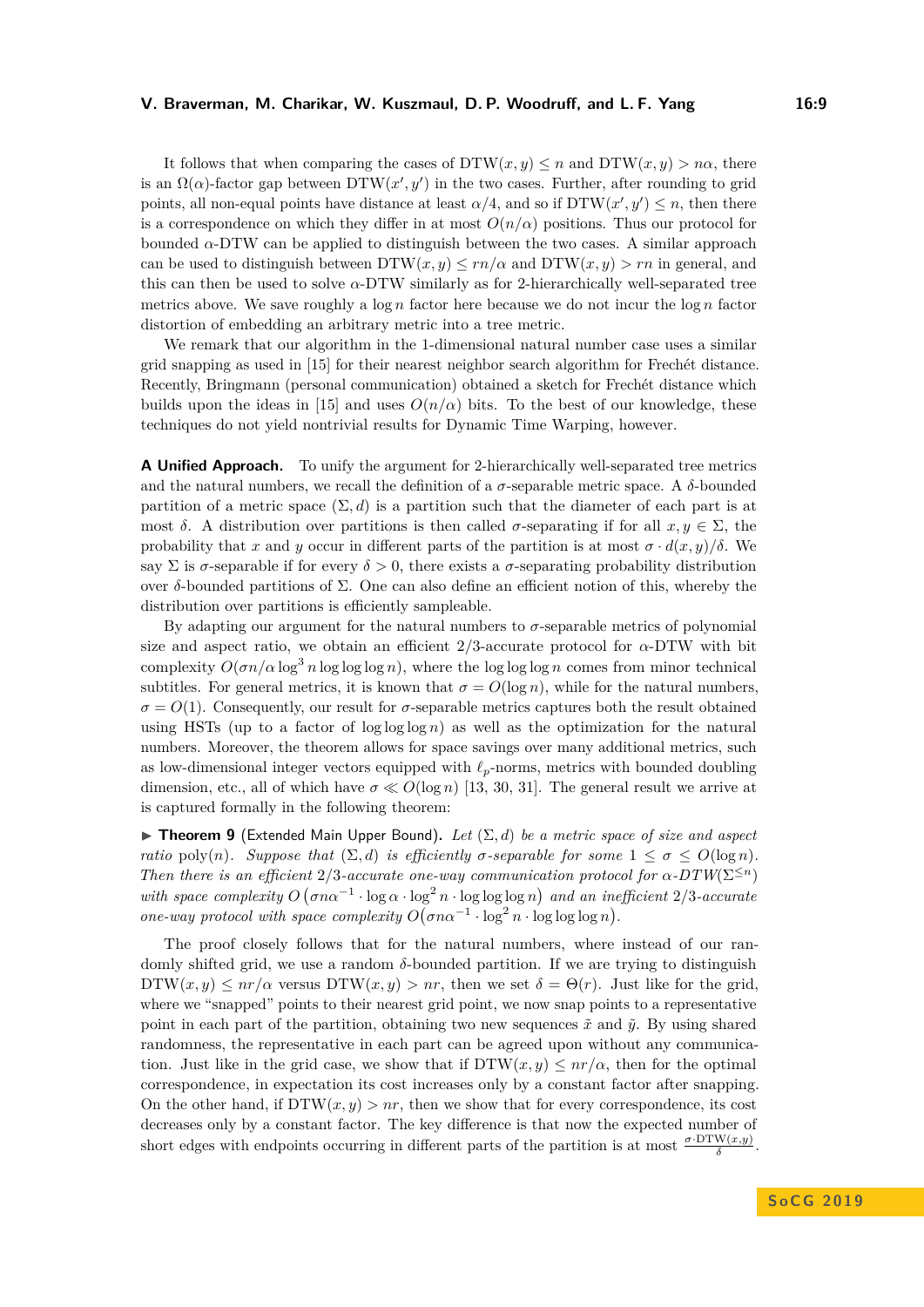#### **16:10 One-Way Communication Complexity of DTW**

#### **Complexity Lower Bounds**

The simplest of our lower bounds comes from a reduction from a randomized 1-way communication lower bound for indexing over large alphabets [\[22\]](#page-13-16). In this problem, Alice is given a string  $s$  in  $\mathcal{U}^r$  for some universe  $\mathcal{U}$  and length parameter  $r$ , and Bob is given a character *a* ∈ *U* and an index *j* ∈ [*r*]. The goal is for Bob to decide if  $s_j = a$  with probability at least  $1 - 1/|\mathcal{U}|$ . It is known if Alice sends a single message to Bob, then there is an  $\Omega(r \log_2 |\mathcal{U}|)$ lower bound. By reducing this large-alphabet indexing problem to  $\alpha$ -DTW when  $r = n/\alpha$ . To perform the reduction, Alice's input string  $s = s_1, \ldots, s_{n/\alpha} \in \mathcal{U}^{n/\alpha}$  is mapped to the string  $x = (s_1, 1), (s_2, 2), \ldots, (s_{n/\alpha}, n/\alpha)$ . Bob's inputs of  $a \in \mathcal{U}$  and  $j \in [r]$  are mapped to an input string  $y = (a, j), (a, j), \ldots$  in which the character  $(a, j)$  is repeated *n* times. If  $s_j = a$ , then DTW $(x, y) = n/\alpha - 1$  (due to the  $n/\alpha - 1$  characters of *x* that do not get matched with an equal-value letter); otherwise  $DTW(x, y) \geq n$  (due to the fact that none of the letters in  $y$  can be correctly matched). This gives a reduction to  $\alpha$ -DTW as desired. Using this we have an  $\Omega(n/\alpha \cdot \log n)$  lower bound for  $(1 - 1/n)$ -accurate  $\alpha$ -DTW, provided the alphabet size  $|\Sigma|$  is say, at least  $n^2$ . Thus we have the following theorem:

<span id="page-9-1"></span>**Figure 10** (Tight Bound Over Hamming Space). *Consider*  $1 \leq \alpha \leq n$ , and consider the *generalized Hamming distance over a point-set*  $\Sigma$  *with*  $\Sigma$  *of polynomial size*  $n^{1+\Omega(1)}$ *. For*  $p \geq 1 - 1/|\Sigma|^{-1}$ ,  $\mathrm{CC}_p(\alpha \cdot DTW(\Sigma^{\leq n}) = \Theta[n\alpha^{-1} \cdot \log n]$ *.* 

In order to obtain a nearly tight lower bound for arbitrary finite metric spaces, we construct a more intricate lower bound of  $\Omega(n/\alpha)$  which holds whenever  $|\Sigma| \geq 3$ . For convenience, we describe the argument for the case of  $\Sigma = \{0, 1, 2\}$  below. The lower bound is achieved via a reduction from the Index problem in which Alice has  $s \in \{0,1\}^t$ , Bob has an  $i \in [t]$ , and Bob would like to output  $s_i$  with probability at least 2/3. The randomized 1-way communication complexity of this problem is  $\Omega(t)$ . We instantiate  $t = \Theta(n/\alpha)$ . For each  $s_j$ , if  $s_j = 1$ , Alice creates a string  $Z(1)$  of length 3*α* consisting of *α* 0s, followed by *α* 1s, followed by *α* 2s; and if  $s_j = 0$ , Alice creates a string  $Z(0)$  of length  $2\alpha + 1$  consisting of *α* 0s, followed by *a* single 1, followed by *α* 2s. She then concatenates  $Z(s_1), Z(s_2), \ldots, Z(s_t)$ into a single string *x* of length *n*. Bob, who is given an index  $i \in [t]$ , creates the string  $y = (012)^{i-1}(02)(012)^{t-i}$ ; that is, we have the length-3 string 012 repeated  $i-1$  times, then the string 02, followed by the string 012 repeated  $t - i$  times. (We call each piece of the form (012) and (01) a *block*.) Notice that if  $s_i = 0$ , then DTW( $x, y$ ) = 1, since the single 1 in  $Z(s_i)$  can match to either the 0 or 2 in the (02) block of Bob's string *y*. On the other hand, if  $s_i = 1$ , the entire run of  $\alpha$  1s in  $Z(s_i)$  has to appear somewhere in the correspondence and cannot match to the 0 or 2 in the *i*-th piece of Bob's string, without incurring a cost of *α*. So these *α* 1s must either "travel" to blocks *j > i* in *y* or blocks *j < i* in *y*. Suppose, without loss of generality, most of these  $\alpha$  1s are matched to a block  $j > i$ . This has a ripple effect, since it causes the  $\alpha$  2s in the *i*-th block to also have to travel to a block  $j > i$ . While this is possible, it then means the  $\alpha$  0s in the  $(i + 1)$ -st block must travel to a block even larger than *j*, etc. Eventually, we run out of blocks to match the elements in Alice's string to since there are  $t - i$  blocks in her string that need to be matched to fewer than  $t - i$  blocks in Bob's string. This ultimately forces  $DTW(x, y) \geq \alpha$ , completing the reduction from the Index problem to  $\alpha$ -DTW. The extension of this argument to arbitrary  $\Sigma$  establishes that our upper bound for general metric spaces is optimal up to a polylogarithmic factor:

<span id="page-9-0"></span>**Figure 11** (General Lower Bound). Let  $\Sigma = \{a, b, c\}$  be three letters with a two-point *distance function*  $d : \Sigma \times \Sigma \to \mathbb{R}_+$ *, not necessarily satisfying the triangle inequality. Consider*  $1 \leq \alpha \leq n$ *. Then*  $CC_{0.1} [\text{DTEP}_r^{\alpha}(\Sigma^{\leq n})] = \Omega(n/\alpha)$ *.*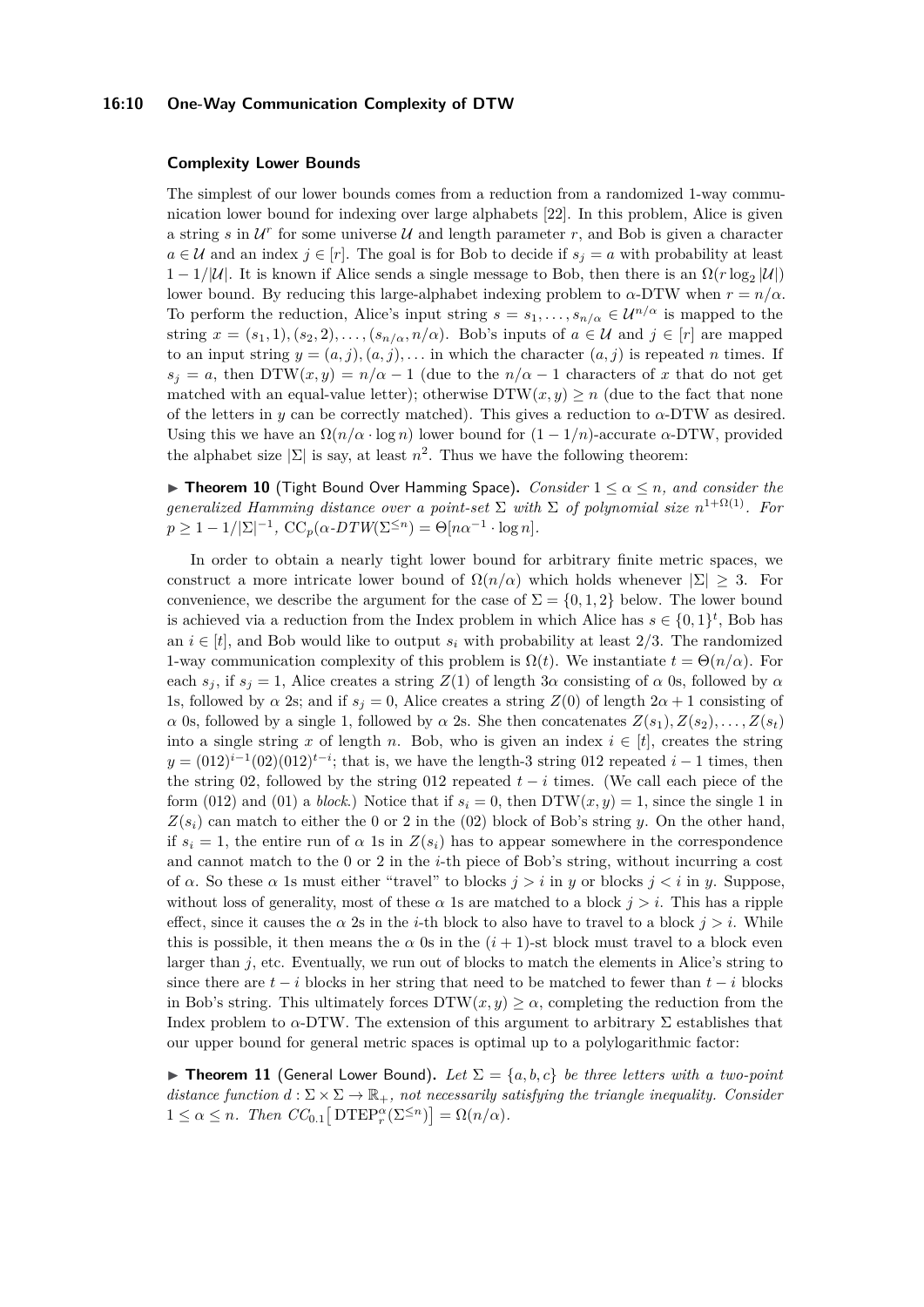Our communication protocols are non-linear, and we conclude our lower bounds by observing that linear sketches must have size  $\Omega(n)$ . (See the extended paper [\[36\]](#page-14-4).)

<span id="page-10-0"></span>I **Theorem 12** (Linear Sketching Lower Bound)**.** *Consider* 1 ≤ *α* ≤ *n. Then any* 0*.*1*-error linear sketch for*  $\alpha$ -DTW *on*  $\{0,1,2\}^{4n}$  *has space complexity*  $\Omega(n)$ *.* 

## <span id="page-10-1"></span>**4 The bounded** *α***DTW problem**

Recall that in the Bounded  $\alpha$ -DTW problem, the goal for Bob is: If  $DTW_0(x, y) \leq n/\alpha$ . solve  $\alpha$ -DTW on  $(x, y)$ ; and if DTW<sub>0</sub> $(x, y) > n/\alpha$ , either solve  $\alpha$ -DTW on  $(x, y)$ , or return "Fail". In this section, we formally present the protocol for bounded  $\alpha$ -DTW. We then use this to give tight bounds on the one-way communication complexity of *α*-DTW over generalized Hamming Space. The protocols in this section are constructive in that, in addition to estimating  $DTW(x, y)$ , Bob is also able to build a correspondence between x and y. The protocol for Bounded *α*-DTW forms the core for the communication protocol over arbitrary metrics. The full protocol over arbitrary metrics is given in the extended paper [\[36\]](#page-14-4).

In order to design an efficient one-way communication scheme for bounded *α*-DTW, we will use what we refer to as the *K-document exchange* problem as a primitive. Here, Alice and Bob are given strings *x* and  $y \in \Sigma<sup>n</sup>$ . The goal for Bob is: If  $ed(x, y) \leq K$ , recover the string *x*; and if  $ed(x, y) > K$ , either recover *x* or return "Fail".

The *K*-document exchange problem has been studied extensively [\[32,](#page-13-17) [23,](#page-13-18) [8,](#page-12-11) [12,](#page-12-14) [21\]](#page-13-12). The one-way communication protocol of [\[21\]](#page-13-12) efficiently solves *K*-document exchange using  $O(K \log(n/K) \cdot \log n)$  bits with high probability. This can be slightly improved at the cost of being no longer time-efficient using the protocol of [\[32\]](#page-13-17), which achieves accuracy  $1 - \delta$  for any  $\delta \in (0,1)$  by having Alice simply hash her string to a  $\Theta(K \cdot \log n + \log \delta^{-1})$ -bits.

The *K*-document exchange problem concerns edit distance rather than DTW. Nonetheless, in designing a sketch for DTW, the *K*-document exchange problem will prove useful due to a convenient relationship between edit distance and DTW over generalized Hamming space.

<span id="page-10-2"></span> $\triangleright$  **Lemma 13** (DTW<sub>0</sub> Approx. Edit Dist.). Let x, y be strings of length at most *n* with letters *from any metric space, and suppose that neither string contains any runs of length greater than one. Then*  $DTW_0(x, y) \leq ed(x, y) \leq 3 DTW_0(x, y)$ .

**Proof.** We first show that  $DTW_0(x, y) \leq ed(x, y)$ . A sequence of edits from x to y can be viewed as consisting of insertions in each of *x* and *y*, as well as substitutions. One can create expansions  $\bar{x}$  and  $\bar{y}$  of x and y, respectively, by extending runs by one in each place where the sequence of edits would have performed an insertion. The Hamming distance between  $\bar{x}$ and  $\overline{y}$  is then at most the length of the sequence of edits. Hence  $DTW_0(x, y) \leq \text{ed}(x, y)$ .

Next we show that  $ed(x, y) \leq 3DTW_0(x, y)$ . Consider an optimal correspondence  $(\overline{x}, \overline{y})$ between *x* and *y*. Without loss of generality, we may assume that whenever two runs in  $\bar{x}$  and  $\bar{y}$  overlap, at least one of them has length only one. (Indeed, otherwise both runs could have been reduced in size by one at no cost to DTW.) Therefore, any run of length *k* in  $\bar{x}$  must overlap *k* distinct runs in  $\bar{y}$ , and thus must incur at least  $(k-1)/2$  Hamming differences. On the other hand, because the run is length *k*, the expansion of the run can be simulated by  $k - 1$  insertions. Therefore,  $\bar{x}$  and  $\bar{y}$  can be constructed from x and y through at most  $2DTW_0(x, y)$  edits. Hence,  $ed(x, y) \leq 3DTW_0(x, y)$ .

<span id="page-10-3"></span>We now present an efficient one-way communication scheme for bounded *α*-DTW.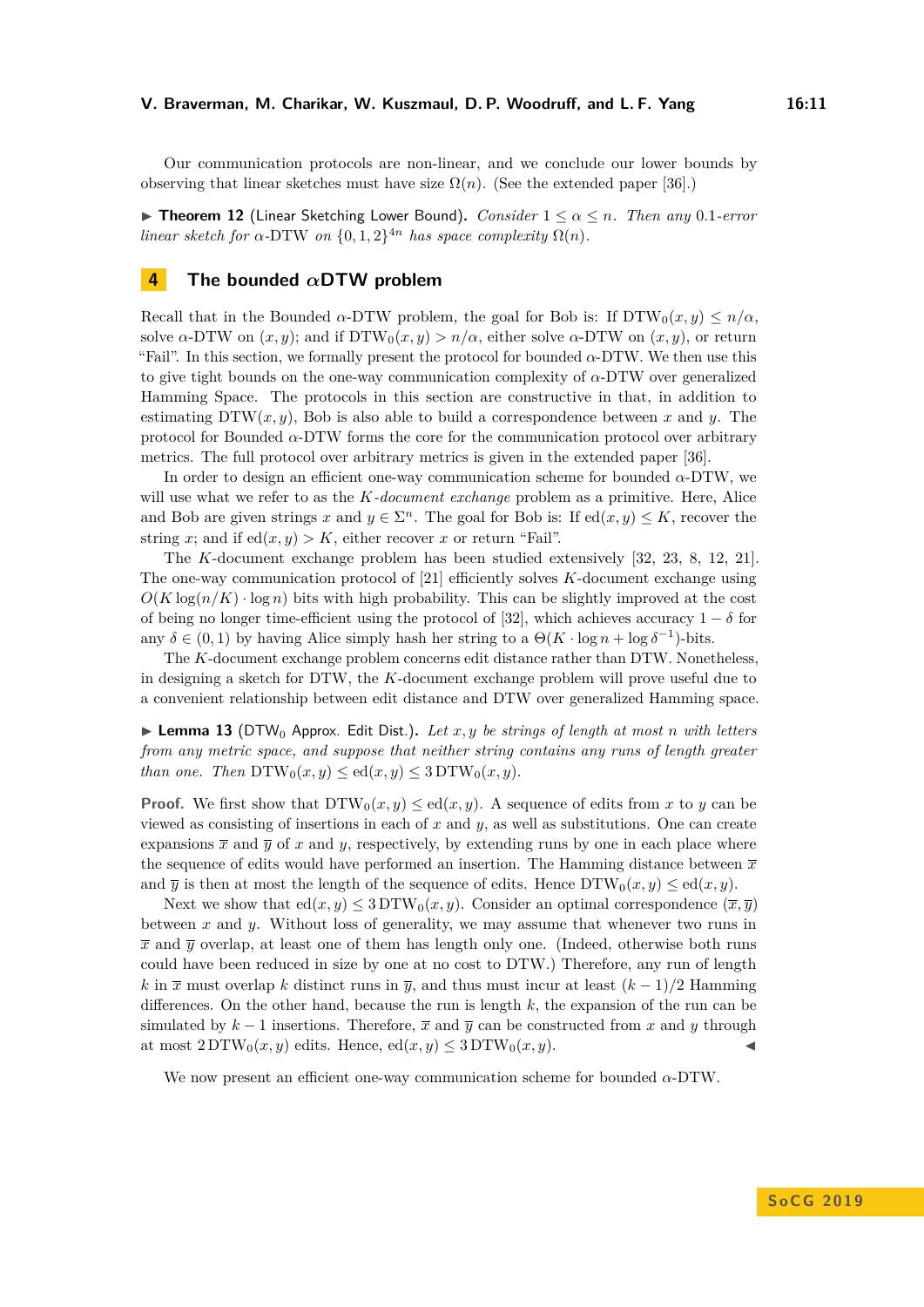#### **16:12 One-Way Communication Complexity of DTW**

**► Proposition 14** (Protocol for Bounded DTW). *Consider DTW over a metric space* Σ *of polynomial size. Then for*  $p = 1 - \text{poly}(n^{-1})$ , there is an efficient *p*-accurate one-way *communication protocol for bounded*  $\alpha$ -DTW over  $\Sigma^{\leq n}$  which uses  $O(n\alpha^{-1} \cdot \log \alpha \cdot \log n)$ *bits. Moreover, for any*  $\delta \in (0,1)$ *, there is an inefficient*  $(1-\delta)$ *-accurate protocol for bounded*  $\alpha$ -DTW( $\Sigma^{\leq n}$ ) *using space*  $O(n\alpha^{-1} \cdot \log n + \log \delta^{-1})$  *for any*  $\delta \in (0,1)$ *.* 

**Proof.** We assume without loss of generality that  $\alpha$  and  $n/\alpha$  are integers. Let  $x \in \Sigma^{\leq n}$  be a string given to Alice, and  $y \in \Sigma^{\leq n}$  be a string given to Bob. Alice can construct a string  $x'$ by taking each run in *x* which is of length less than *α* and reducing its length to one. Notice that  $DTW(x', y) \le DTW(x, y)$  trivially and that  $DTW(x, y) < \alpha DTW(x', y)$  because any correspondence between  $x'$  and  $y$  can be turned into a correspondence between  $x$  and  $y$ by duplicating every letter in the original correspondence  $\alpha - 1$  times. Thus if Alice could communicate  $x'$  to Bob, then Bob could solve  $\alpha$ -DTW.

In an attempt to communicate  $x'$  to Bob, Alice constructs a list  $L$  consisting of the pairs  $(i, l_i)$  for which the *i*-th run in *x* is of length  $l_i \geq \alpha$ . Alice then sends L to Bob. Notice that  $|L| \leq n/\alpha$ , and thus can be communicated with  $O(\frac{n}{\alpha} \log n)$  bits. Moreover, if Alice defines  $x''$ to be x except with every run reduced to length one, then  $x'$  can be recovered from  $x''$  and *L*. Therefore, if Alice could further communicate  $x''$  to Bob, then Bob could solve  $\alpha$ -DTW.

In an attempt to communicate  $x''$  to Bob, Alice invokes the one-way communication protocol of [\[21\]](#page-13-12) for the  $3n/\alpha$ -document exchange problem. She sends Bob the resulting sketch *s* of size  $O(n/\alpha \cdot \log n)$  bits which is correct with probability at least *p*. Bob defines  $y''$  to be  $y$  with each run reduced to length one and uses the sketch  $s$  along with  $y''$  in order to try to recover *x*<sup>"</sup>. If Bob is able to use *s* to recover a value for *x*<sup>"</sup>, then he can correctly solve *α*-DTW with high probability. If Bob is unable to use *s* to recover a value for x'', then Bob may conclude with high probability that  $ed(x'', y'') > 3n/\alpha$ . Because  $ed(x'', y'') \leq 3 DTW_0(x'', y'')$  by Lemma [13](#page-10-2) and because  $DTW_0(x'', y'') \leq DTW_0(x, y)$ , we have that  $n/\alpha < \text{DTW}_0(x, y)$ . It follows that in this case Bob can correctly return "Fail".

Rather than using the efficient one-way communication protocol of [\[21\]](#page-13-12), Alice could instead invoke the protocol of [\[32\]](#page-13-17) in which she sends Bob a hash of  $x''$  using  $O(n\alpha^{-1} \cdot \log n + \log \delta^{-1})$ and Bob is able to then inefficiently recover  $x''$  correctly with probability at least  $1 - \delta$ . This gives an inefficient  $(1 - \delta)$ -accurate protocol which uses  $O(n\alpha^{-1} \cdot \log n + \log \delta^{-1})$  bits.

We now prove a tight communication bound for *α*-DTW over generalized Hamming space.

<span id="page-11-0"></span>**Findmer 15** (Theorem [10](#page-9-1) Restated). *Consider*  $1 \leq \alpha \leq n$ *, and consider the generalized Hamming distance over a point-set*  $\Sigma$  *with*  $\Sigma$  *of polynomial size*  $n^{1+\Omega(1)}$ *. For*  $p \geq 1-1/|\Sigma|^{-1}$ *, the p*-accurate one-way communication complexity of  $\alpha$ -DTW( $\Sigma^{\leq n}$ ) is  $\Theta[n\alpha^{-1} \cdot \log n]$ .

Proposition [14](#page-10-3) implies the desired upper bound (via the inefficient protocol). In order to prove Theorem [15,](#page-11-0) it therefore suffices to prove the lower bound. To do this, we first introduce a problem with high one-way communication complexity.

<span id="page-11-1"></span> $\blacktriangleright$  **Lemma 16** ([\[22\]](#page-13-16), Theorem 3.1). *Define*  $(n, S)$ -*SET* as follows. Alice gets an *n*-element set *S* ⊆ S and Bob gets a character  $a \in S$ . The goal is for Bob to determine whether  $a \in S$ . Let  $p \geq 1 - \frac{1}{|S|}$ *. Then*  $\mathrm{CC}_p((n, S) \text{-} \mathrm{SET}) \geq \Omega(n \log(|S|/n))$ *.* 

**Proof of Theorem [15.](#page-11-0)** As described above, it suffices to show the lower bound. To this end, we reduce  $(n/\alpha, \Sigma)$ -SET to  $\alpha$ -DTW for strings of length *n*. Suppose Alice is given  $S \subseteq \Sigma$  of size  $n/\alpha$  and Bob is given the character  $a \in \Sigma$ . Then Alice can compute *x* to be the concatenation of the elements of *S* in an arbitrary order. Alice will use the resulting string  $x \in \Sigma^{\leq n}$  as an input for the *α*-DTW problem. Bob can then define *y* to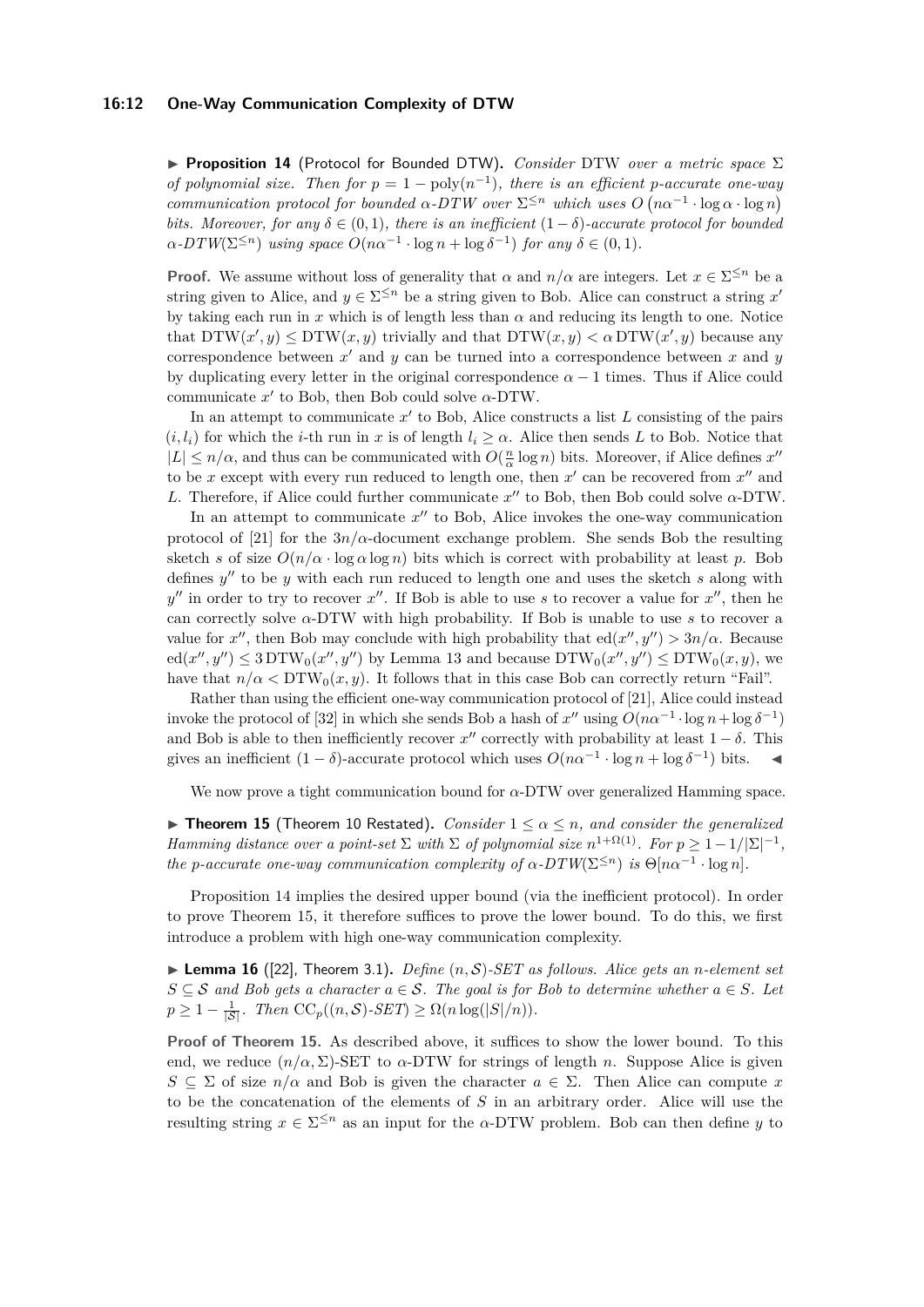be the character *a* repeated *n* times. Notice that if  $a \in S$  then  $DTW(x, y) = n/\alpha - 1$ , whereas if  $a \notin S$  then DTW $(x, y) = n$ . By Lemma [16,](#page-11-1) this reduction establishes that for  $p \geq 1 - \frac{1}{|\Sigma|}$  the *p*-accurate one-way communication complexity of *α*-DTW is at least  $\Omega(n\alpha^{-1} \cdot \log(\alpha|\Sigma|/n)) = \Omega(n\alpha^{-1} \cdot \log n)$ , since  $|\Sigma| = n^{1+\Omega(1)}$ . The set of the set of  $\mathcal{A}$ 

#### **References**

- <span id="page-12-2"></span>**1** John Aach and George M Church. Aligning gene expression time series with time warping algorithms. *Bioinformatics*, 17(6):495–508, 2001.
- <span id="page-12-7"></span>**2** Amir Abboud, Arturs Backurs, and Virginia Vassilevska Williams. Tight hardness results for LCS and other sequence similarity measures. In *Foundations of Computer Science (FOCS), 2015 IEEE 56th Annual Symposium on*, pages 59–78. IEEE, 2015.
- <span id="page-12-8"></span>**3** Pankaj K Agarwal, Kyle Fox, Jiangwei Pan, and Rex Ying. Approximating dynamic time warping and edit distance for a pair of point sequences. *arXiv preprint*, 2015. **arXiv**: [1512.01876](http://arxiv.org/abs/1512.01876).
- <span id="page-12-5"></span>**4** Ghazi Al-Naymat, Sanjay Chawla, and Javid Taheri. Sparsedtw: A novel approach to speed up dynamic time warping. In *Proceedings of the Eighth Australasian Data Mining Conference-Volume 101*, pages 117–127. Australian Computer Society, Inc., 2009.
- <span id="page-12-12"></span>**5** Alexandr Andoni, Khanh Do Ba, Piotr Indyk, and David Woodruff. Efficient sketches for earth-mover distance, with applications. In *Foundations of Computer Science, 2009. FOCS'09. 50th Annual IEEE Symposium on*, pages 324–330. IEEE, 2009.
- <span id="page-12-4"></span>**6** Nurjahan Begum, Liudmila Ulanova, Jun Wang, and Eamonn J. Keogh. Accelerating Dynamic Time Warping Clustering with a Novel Admissible Pruning Strategy. In *Proceedings of the 21th ACM SIGKDD International Conference on Knowledge Discovery and Data Mining, Sydney, NSW, Australia, August 10-13, 2015*, pages 49–58, 2015.
- <span id="page-12-10"></span>**7** D. Belazzougui and Q. Zhang. Edit Distance: Sketching, Streaming and Document Exchange. *ArXiv e-prints*, 2016. [arXiv:1607.04200](http://arxiv.org/abs/1607.04200).
- <span id="page-12-11"></span>**8** Djamal Belazzougui. Efficient deterministic single round document exchange for edit distance. *arXiv preprint*, 2015. [arXiv:1511.09229](http://arxiv.org/abs/1511.09229).
- <span id="page-12-0"></span>**9** Donald J. Berndt and James Clifford. Using Dynamic Time Warping to Find Patterns in Time Series. In *Knowledge Discovery in Databases: Papers from the 1994 AAAI Workshop, Seattle, Washington, July 1994. Technical Report WS-94-03*, pages 359–370, 1994.
- <span id="page-12-6"></span>**10** Karl Bringmann and Marvin Künnemann. Quadratic conditional lower bounds for string problems and dynamic time warping. In *Foundations of Computer Science (FOCS), 2015 IEEE 56th Annual Symposium on*, pages 79–97. IEEE, 2015.
- <span id="page-12-3"></span>**11** EG Caiani, A Porta, G Baselli, M Turiel, S Muzzupappa, F Pieruzzi, C Crema, A Malliani, and S Cerutti. Warped-average template technique to track on a cycle-by-cycle basis the cardiac filling phases on left ventricular volume. In *Computers in Cardiology 1998*, pages 73–76. IEEE, 1998.
- <span id="page-12-14"></span>12 Diptarka Chakraborty, Elazar Goldenberg, and Michal Koucky. Streaming algorithms for embedding and computing edit distance in the low distance regime. In *Proceedings of the forty-eighth annual ACM symposium on Theory of Computing*, pages 712–725. ACM, 2016.
- <span id="page-12-13"></span>**13** Moses Charikar, Chandra Chekuri, Ashish Goel, Sudipto Guha, and Serge Plotkin. Approximating a finite metric by a small number of tree metrics. In *Foundations of Computer Science, 1998. Proceedings. 39th Annual Symposium on*, pages 379–388. IEEE, 1998.
- <span id="page-12-1"></span>**14** Alexander De Luca, Alina Hang, Frederik Brudy, Christian Lindner, and Heinrich Hussmann. Touch me once and i know it's you!: implicit authentication based on touch screen patterns. In *Proceedings of the SIGCHI Conference on Human Factors in Computing Systems*, pages 987–996. ACM, 2012.
- <span id="page-12-9"></span>**15** Anne Driemel and Francesco Silvestri. Locality-Sensitive Hashing of Curves. In *33rd International Symposium on Computational Geometry, SoCG 2017, July 4-7, 2017, Brisbane, Australia*, pages 37:1–37:16, 2017.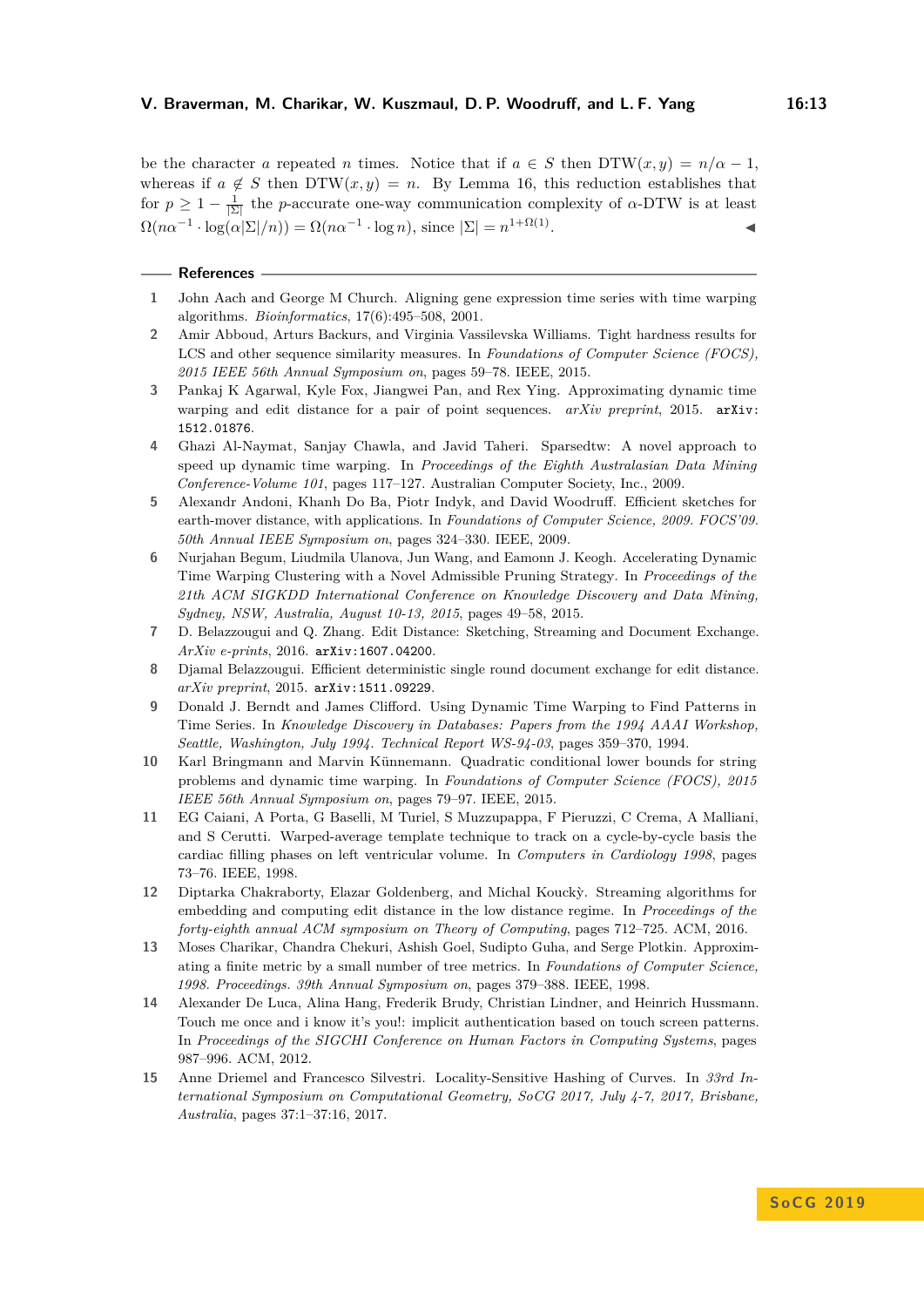#### **16:14 One-Way Communication Complexity of DTW**

- <span id="page-13-9"></span>**16** Ioannis Z Emiris and Ioannis Psarros. Products of Euclidean metrics and applications to proximity questions among curves. *arXiv preprint*, 2017. [arXiv:1712.06471](http://arxiv.org/abs/1712.06471).
- <span id="page-13-13"></span>**17** Jittat Fakcharoenphol, Satish Rao, and Kunal Talwar. A tight bound on approximating arbitrary metrics by tree metrics. *Journal of Computer and System Sciences*, 69(3):485–497, 2004.
- <span id="page-13-8"></span>**18** Omer Gold and Micha Sharir. Dynamic time warping and geometric edit distance: Breaking the quadratic barrier. *arXiv preprint*, 2016. [arXiv:1607.05994](http://arxiv.org/abs/1607.05994).
- <span id="page-13-3"></span>**19** Daniel S. Hirschberg. A Linear Space Algorithm for Computing Maximal Common Subsequences. *Commun. ACM*, 18(6):341–343, 1975.
- <span id="page-13-10"></span>**20** Utku Irmak, Svilen Mihaylov, and Torsten Suel. Improved single-round protocols for remote file synchronization. In *INFOCOM*, pages 1665–1676, 2005.
- <span id="page-13-12"></span>**21** Utku Irmak, Svilen Mihaylov, and Torsten Suel. Improved single-round protocols for remote file synchronization. *Proceedings IEEE 24th Annual Joint Conference of the IEEE Computer and Communications Societies.*, 3:1665–1676 vol. 3, 2005.
- <span id="page-13-16"></span>**22** Thathachar S Jayram and David P Woodruff. Optimal bounds for Johnson-Lindenstrauss transforms and streaming problems with subconstant error. *ACM Transactions on Algorithms (TALG)*, 9(3):26, 2013.
- <span id="page-13-18"></span>**23** Hossein Jowhari. Efficient communication protocols for deciding edit distance. In *European Symposium on Algorithms*, pages 648–658. Springer, 2012.
- <span id="page-13-6"></span>**24** Eamonn J. Keogh. Exact Indexing of Dynamic Time Warping. In *VLDB 2002, Proceedings of 28th International Conference on Very Large Data Bases, August 20-23, 2002, Hong Kong, China*, pages 406–417, 2002.
- <span id="page-13-4"></span>**25** Eamonn J. Keogh and Michael J. Pazzani. Scaling up Dynamic Time Warping to Massive Dataset. In *Principles of Data Mining and Knowledge Discovery, Third European Conference, PKDD '99, Prague, Czech Republic, September 15-18, 1999, Proceedings*, pages 1–11, 1999.
- <span id="page-13-5"></span>**26** Eamonn J. Keogh and Michael J. Pazzani. Scaling up dynamic time warping for datamining applications. In *Proceedings of the sixth ACM SIGKDD international conference on Knowledge discovery and data mining, Boston, MA, USA, August 20-23, 2000*, pages 285–289, 2000.
- <span id="page-13-11"></span>**27** Ilan Kremer, Noam Nisan, and Dana Ron. On randomized one-round communication complexity. In *Proceedings of the twenty-seventh annual ACM symposium on Theory of computing*, pages 596–605. ACM, 1995.
- <span id="page-13-2"></span>**28** Lindasalwa Muda, Mumtaj Begam, and Irraivan Elamvazuthi. Voice recognition algorithms using mel frequency cepstral coefficient (MFCC) and dynamic time warping (DTW) techniques. *arXiv preprint*, 2010. [arXiv:1003.4083](http://arxiv.org/abs/1003.4083).
- <span id="page-13-1"></span>**29** Mario E Munich and Pietro Perona. Continuous dynamic time warping for translation-invariant curve alignment with applications to signature verification. In *Computer Vision, 1999. The Proceedings of the Seventh IEEE International Conference on*, volume 1, pages 108–115. IEEE, 1999.
- <span id="page-13-14"></span>**30** Assaf Naor. Probabilistic clustering of high dimensional norms. In *Proceedings of the Twenty-Eighth Annual ACM-SIAM Symposium on Discrete Algorithms*, pages 690–709. SIAM, 2017.
- <span id="page-13-15"></span>**31** Ofer Neiman. On Stochastic Decompositions of Metric Spaces.
- <span id="page-13-17"></span>**32** Alon Orlitsky. Interactive communication: Balanced distributions, correlated files, and average-case complexity. In *Foundations of Computer Science, 1991. Proceedings., 32nd Annual Symposium on*, pages 228–238. IEEE, 1991.
- <span id="page-13-7"></span>**33** François Petitjean, Germain Forestier, Geoffrey I. Webb, Ann E. Nicholson, Yanping Chen, and Eamonn J. Keogh. Faster and more accurate classification of time series by exploiting a novel dynamic time warping averaging algorithm. *Knowl. Inf. Syst.*, 47(1):1–26, 2016.
- <span id="page-13-0"></span>**34** Hiroaki Sakoe and Seibi Chiba. Dynamic programming algorithm optimization for spoken word recognition. *IEEE transactions on acoustics, speech, and signal processing*, 26(1):43–49, 1978.